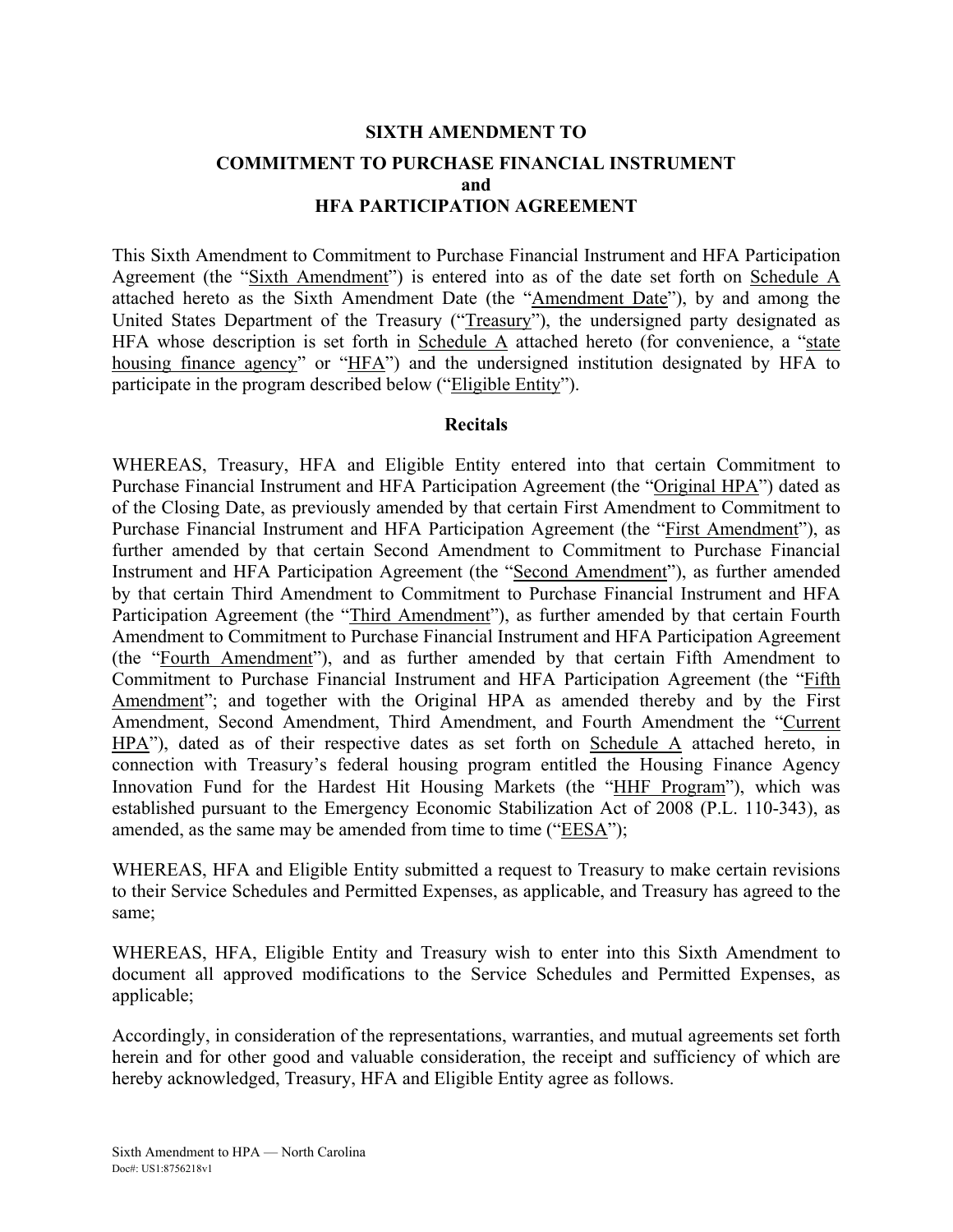# **Agreement**

# **1. Amendments**

A. Definitions. All references in the Current HPA to the "Agreement" shall mean the Current HPA, as further amended by this Sixth Amendment; and all references in the Current HPA to Schedules A, B or C shall mean the Schedules A, B or C attached to this Sixth Amendment. All references herein to the "HPA" shall mean the Current HPA, as further amended by this Sixth Amendment.

B. Schedule A. Schedule A attached to the Current HPA is hereby deleted in its entirety and replaced with Schedule A attached to this Sixth Amendment.

C. Schedule B. Schedule B attached to the Current HPA is hereby deleted in its entirety and replaced with Schedule B attached to this Sixth Amendment.

D. Schedule C. Schedule C attached to the Current HPA is hereby deleted in its entirety and replaced with Schedule C attached to this Sixth Amendment.

# **2. Representations, Warranties and Covenants**

A. HFA and Eligible Entity. HFA and Eligible Entity, each for itself, make the following representations, warranties and covenants to Treasury and the truth and accuracy of such representations and warranties and compliance with and performance of such covenants are continuing obligations of HFA and Eligible Entity, each as to itself. In the event that any of the representations or warranties made herein cease to be true and correct or HFA or Eligible Entity breaches any of its covenants made herein, HFA or Eligible Entity, as the case may be, agrees to notify Treasury immediately and the same shall constitute an Event of Default under the HPA.

(1) HFA and Eligible Entity each hereby certifies, represents and warrants as of the date hereof that each of the representations and warranties of HFA or Eligible Entity, as applicable, contained in the HPA are true, correct, accurate and complete in all material respects as of the date hereof. All covenants of HFA or Eligible Entity, as applicable, contained in the HPA shall remain in full force and effect and neither HFA, nor Eligible Entity is in breach of any such covenant.

(2) Eligible Entity has the full corporate power and authority to enter into, execute, and deliver this Sixth Amendment and any other closing documentation delivered to Treasury in connection with this Sixth Amendment, and to perform its obligations hereunder and thereunder.

(3) HFA has the full legal power and authority to enter into, execute, and deliver this Sixth Amendment and any other closing documentation delivered to Treasury in connection with this Sixth Amendment, and to perform its obligations hereunder and thereunder.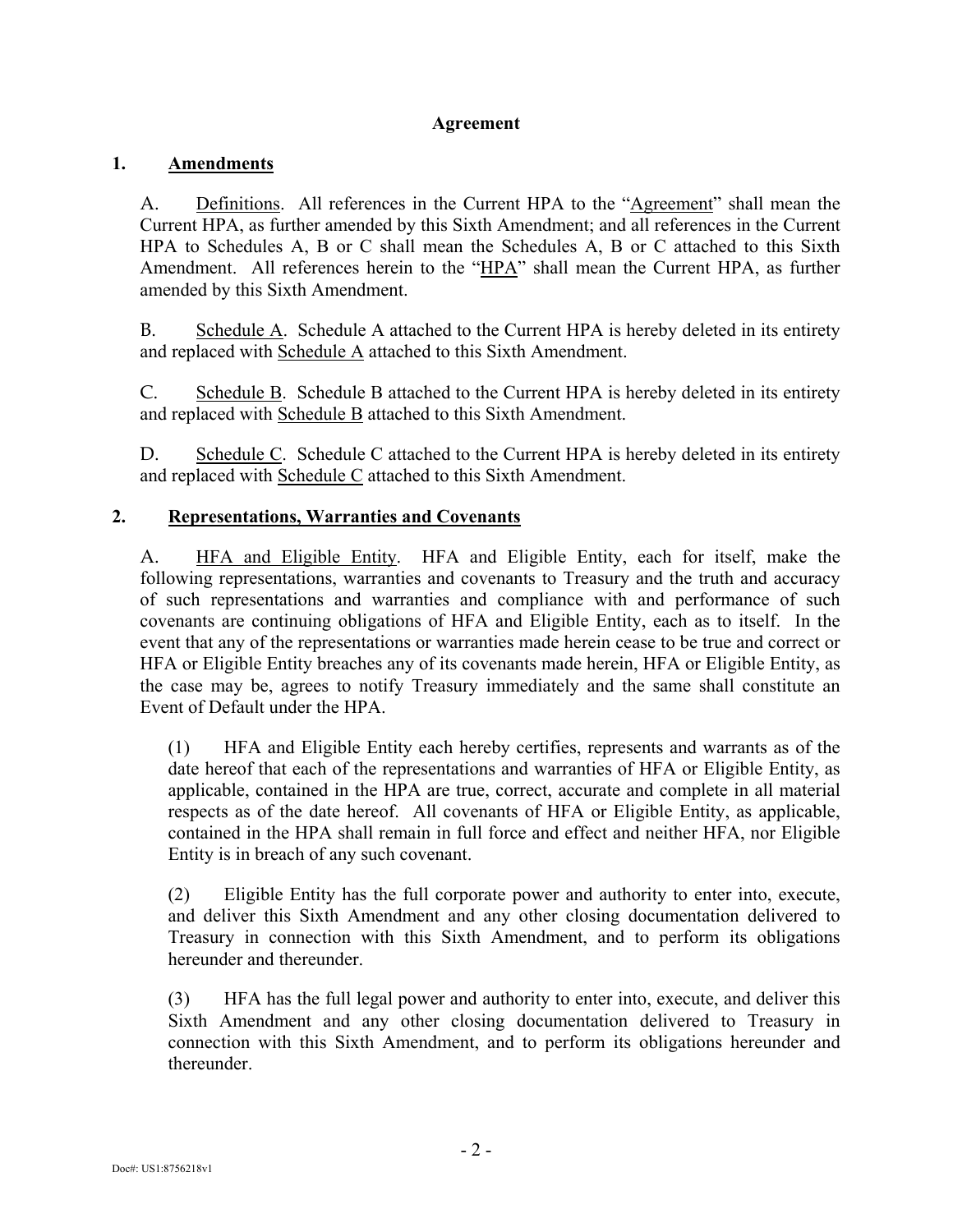# **3. Miscellaneous**

A. The recitals set forth at the beginning of this Sixth Amendment are true and accurate and are incorporated herein by this reference.

B. Capitalized terms used but not defined herein shall have the meanings ascribed to them in the HPA.

C. Any provision of the HPA that is determined to be prohibited or unenforceable in any jurisdiction shall, as to such jurisdiction, be ineffective to the extent of such prohibition or unenforceability without invalidating the remaining provisions of the HPA, and no such prohibition or unenforceability in any jurisdiction shall invalidate such provision in any other jurisdiction.

A. This Sixth Amendment may be executed in two or more counterparts (and by different parties on separate counterparts), each of which shall be deemed an original, but all of which together shall constitute one and the same instrument. Facsimile or electronic copies of this Sixth Amendment shall be treated as originals for all purposes.

# [SIGNATURE PAGE FOLLOWS; REMAINDER OF PAGE INTENTIONALLY LEFT BLANK]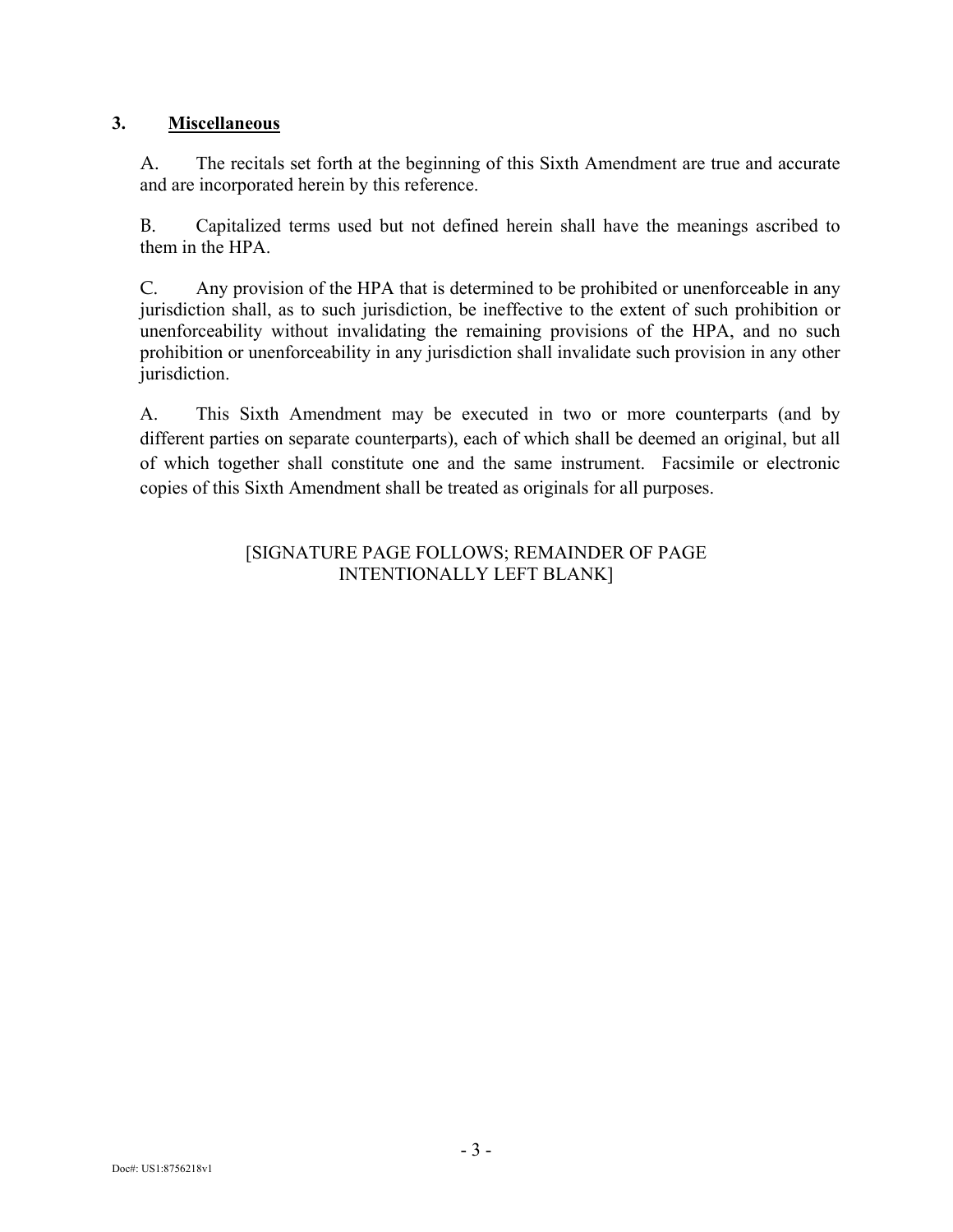**In Witness Whereof**, HFA, Eligible Entity and Treasury by their duly authorized officials hereby execute and deliver this Sixth Amendment to Commitment to Purchase Financial Instrument and HFA Participation Agreement as of the Amendment Date.

### **HFA**: **TREASURY**:

NORTH CAROLINA HOUSING FINANCE **AGENCY** 

UNITED STATES DEPARTMENT OF THE **TREASURY** 

By: /s/ A. Robert Kucab By: Name: A. Robert Kucab Name: Timothy G. Massad Title: Executive Director Title: Assistant Secretary for

Financial Stability

### **ELIGIBLE ENTITY**:

NORTH CAROLINA HOUSING FINANCE **AGENCY** 

By: /s/ A. Robert Kucab Name: A. Robert Kucab Title: Executive Director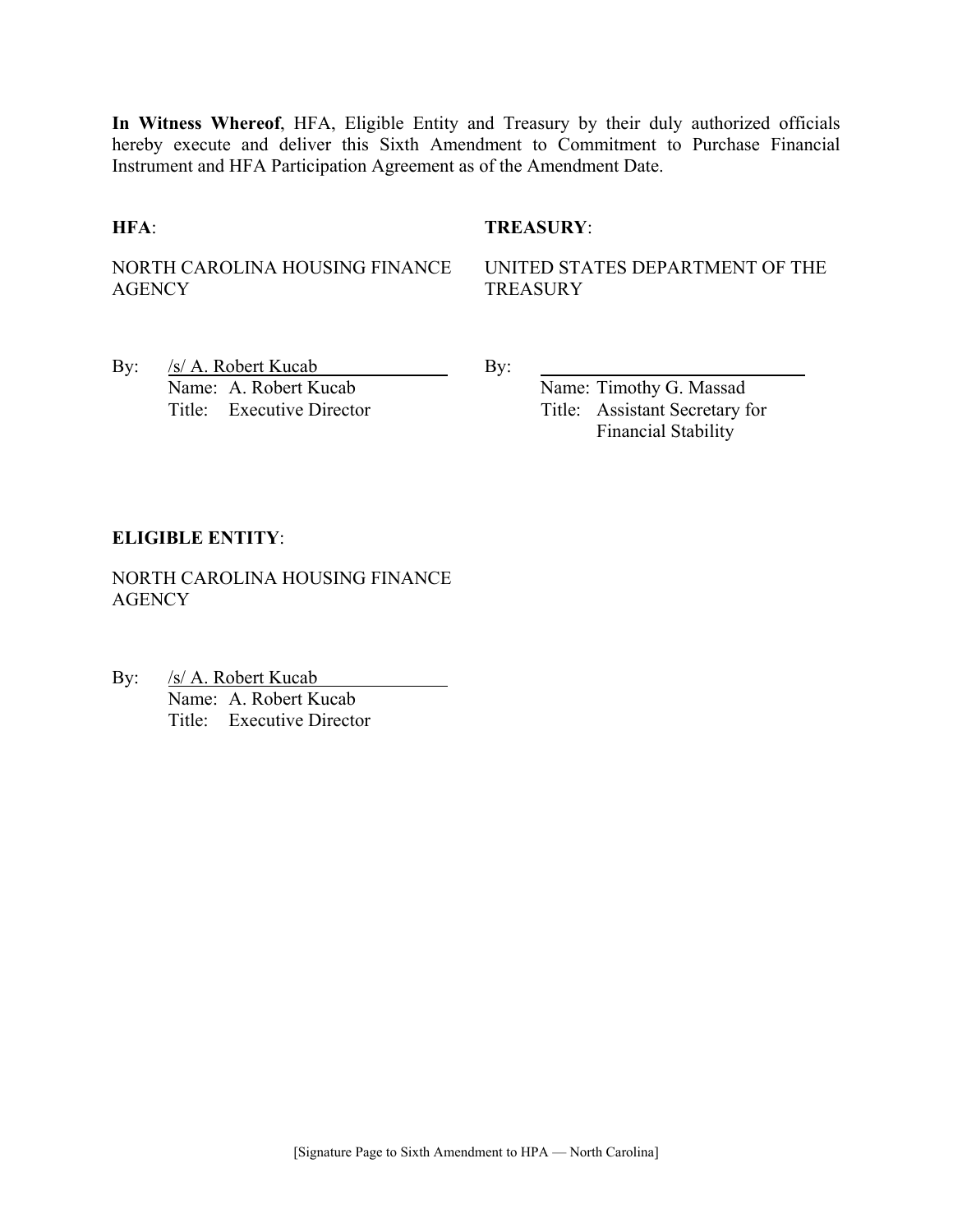# **EXHIBITS AND SCHEDULES**

- Schedule A Basic Information<br>Schedule B Service Schedules
- Schedule B Service Schedules<br>Schedule C Permitted Expenses
- Permitted Expenses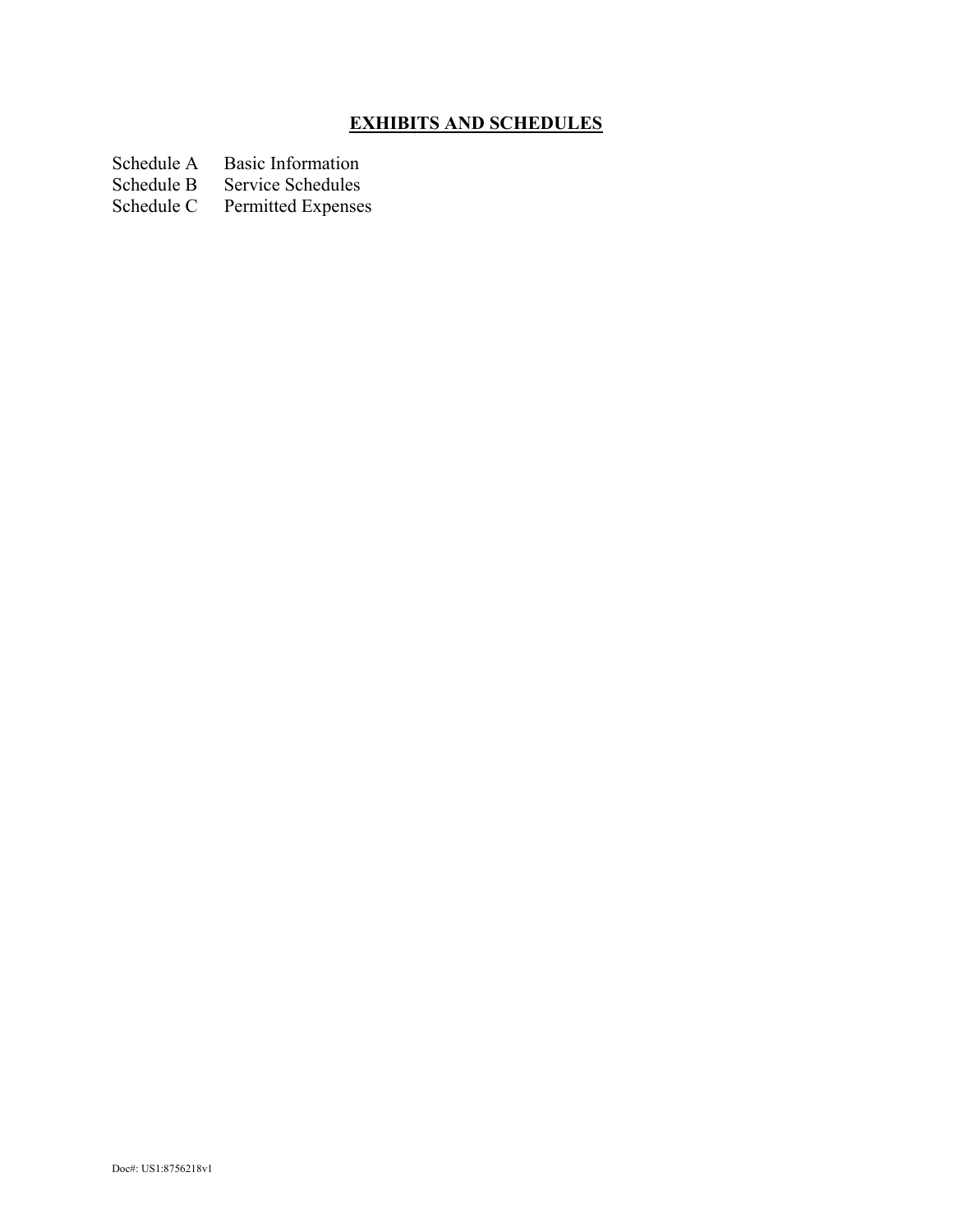# **SCHEDULE A**

# **BASIC INFORMATION**

| <b>Eligible Entity Information:</b><br>Name of the Eligible Entity:          | North Carolina Housing Finance Agency <sup>1</sup>                                                                    |
|------------------------------------------------------------------------------|-----------------------------------------------------------------------------------------------------------------------|
| Corporate or other organizational form:                                      | a body politic and corporate under the laws<br>of the State of North Carolina pursuant to N.<br>C. G. S. Chapter 122A |
| Jurisdiction of organization:                                                | North Carolina                                                                                                        |
| Notice Information:                                                          |                                                                                                                       |
| With a copy to:                                                              |                                                                                                                       |
|                                                                              |                                                                                                                       |
| <b>HFA</b> Information:<br>Name of HFA:                                      | North Carolina Housing Finance Agency <sup>1</sup>                                                                    |
| Organizational form:                                                         | a body politic and corporate under the laws<br>of the State of North Carolina pursuant to N.<br>C. G. S. Chapter 122A |
| Date of Application:                                                         | June 1, 2010                                                                                                          |
| Date of Action Plan:                                                         | September 1, 2010                                                                                                     |
| Notice Information:                                                          | Same as notice information for Eligible<br>Entity.                                                                    |
| Program Participation Cap:                                                   | \$482,781,786.00                                                                                                      |
| Portion of Program Participation Cap<br>Representing Original HHF Funds:     | \$159,000,000.00                                                                                                      |
| Portion of Program Participation Cap<br>Representing Unemployment HHF Funds: | \$120,874,221.00                                                                                                      |
| Permitted Expenses:                                                          | \$62,200,000.00                                                                                                       |

<sup>&</sup>lt;sup>1</sup> References in the Agreement to the term "HFA" shall mean the North Carolina Housing Finance Agency (" $NCHFA$ ") in its capacity as HFA as such term is used in the Agreement; and references in the Agreement to the term "Eligible Entity" shall mean NCHFA, in its capacity as Eligible Entity as such term is used in the Agreement.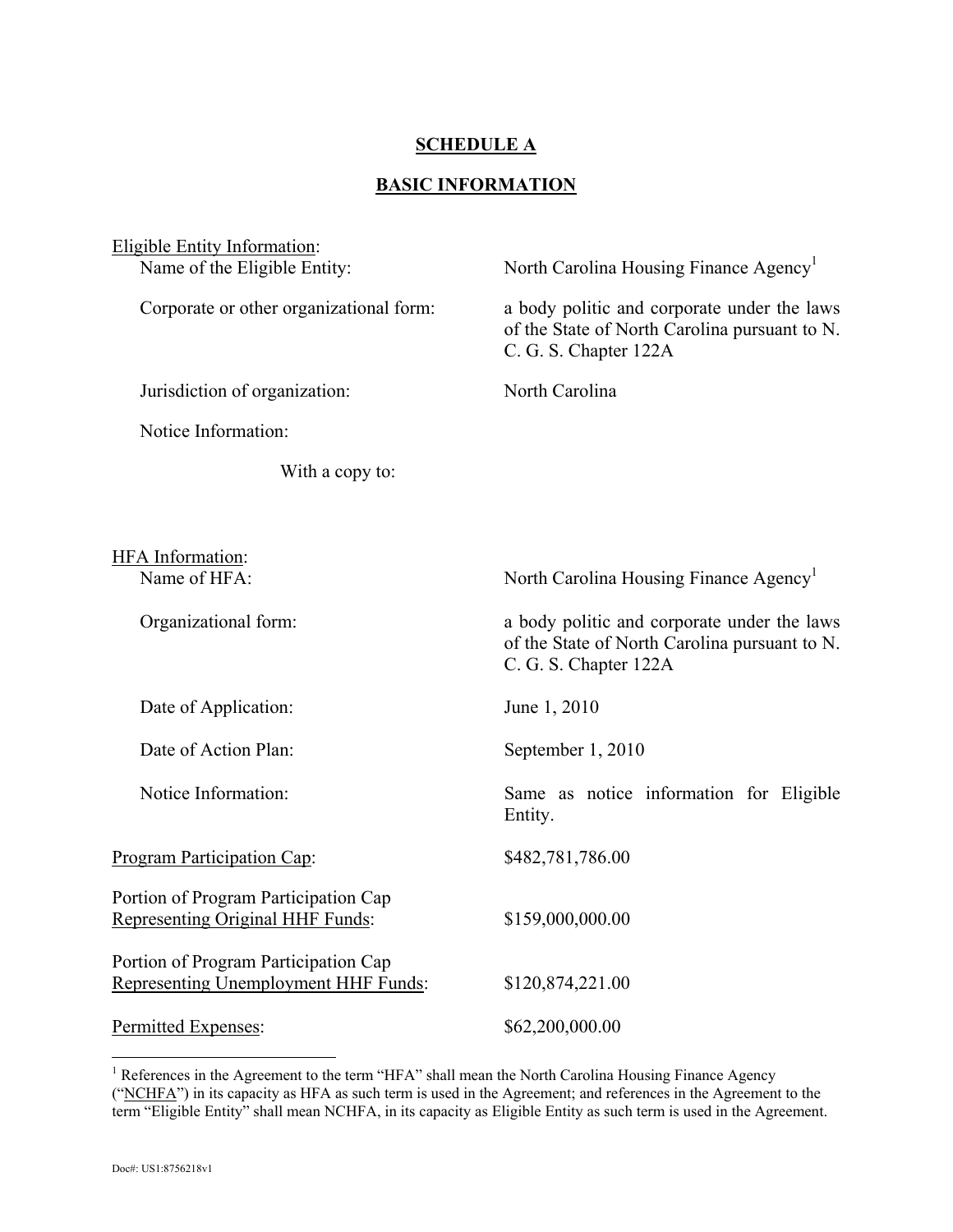| Closing Date:                                          | August 3, 2010                                                                                                                                         |
|--------------------------------------------------------|--------------------------------------------------------------------------------------------------------------------------------------------------------|
| <b>First Amendment Date:</b>                           | September 23, 2010                                                                                                                                     |
| <b>Second Amendment Date:</b>                          | September 29, 2010                                                                                                                                     |
| Third Amendment Date:                                  | December 16, 2010                                                                                                                                      |
| Fourth Amendment Date:                                 | May 25, 2011                                                                                                                                           |
| <b>Fifth Amendment Date:</b>                           | January 25, 2012                                                                                                                                       |
| <b>Sixth Amendment Date:</b>                           | August 9, 2013                                                                                                                                         |
| <b>Eligible Entity Depository Account Information:</b> | See account information set forth in the<br>Depository Account Control Agreement<br>between Treasury and Eligible Entity<br>regarding the HHF Program. |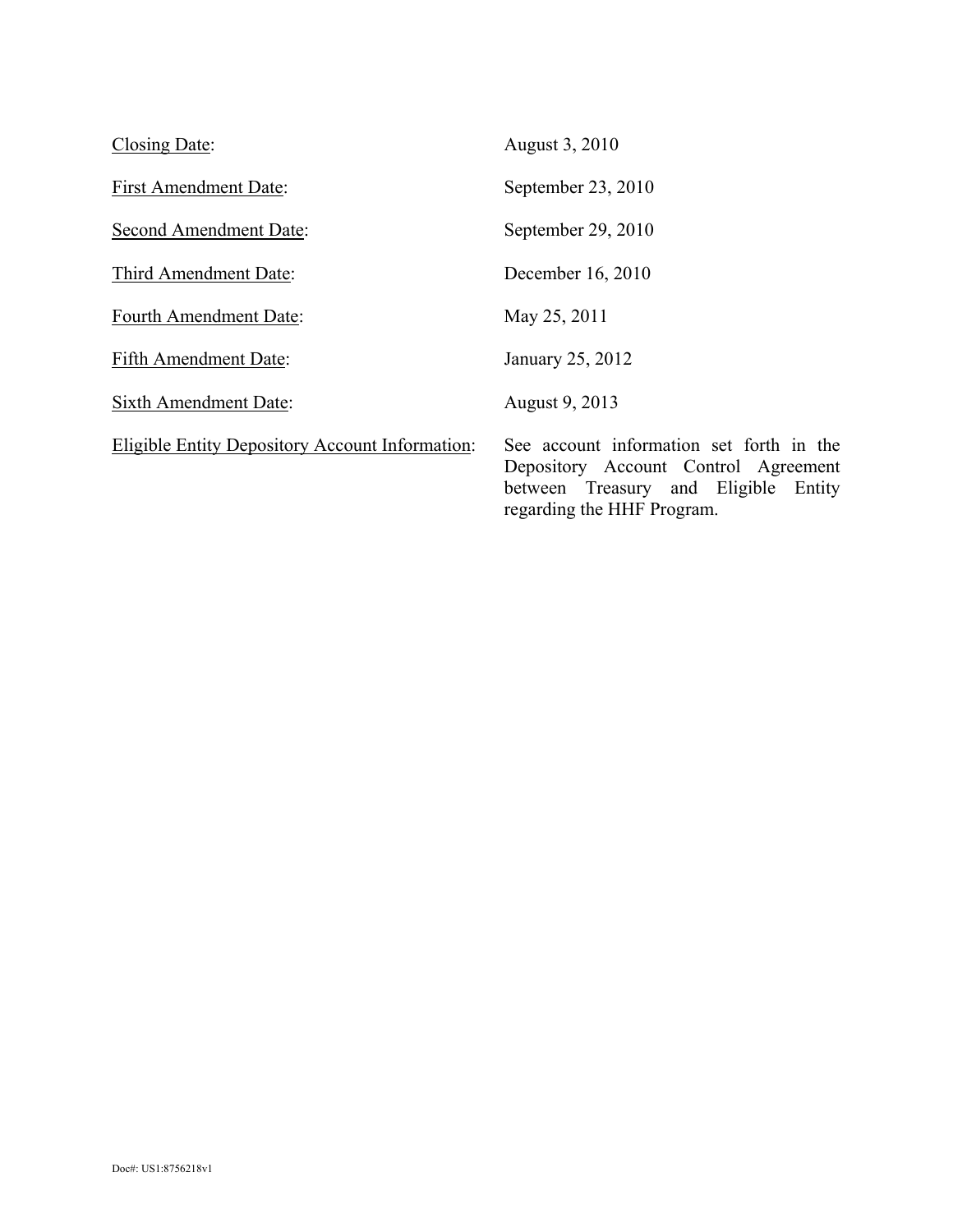#### **SCHEDULE B**

# **SERVICE SCHEDULES**

The Service Schedules attached as Schedule B to the Current HPA are hereby deleted in their entirety and replaced with the attached Service Schedules (numbered sequentially as Service Schedule B-1, Service Schedule B-2, et. seq.), which collectively comprise Schedule B to the HPA.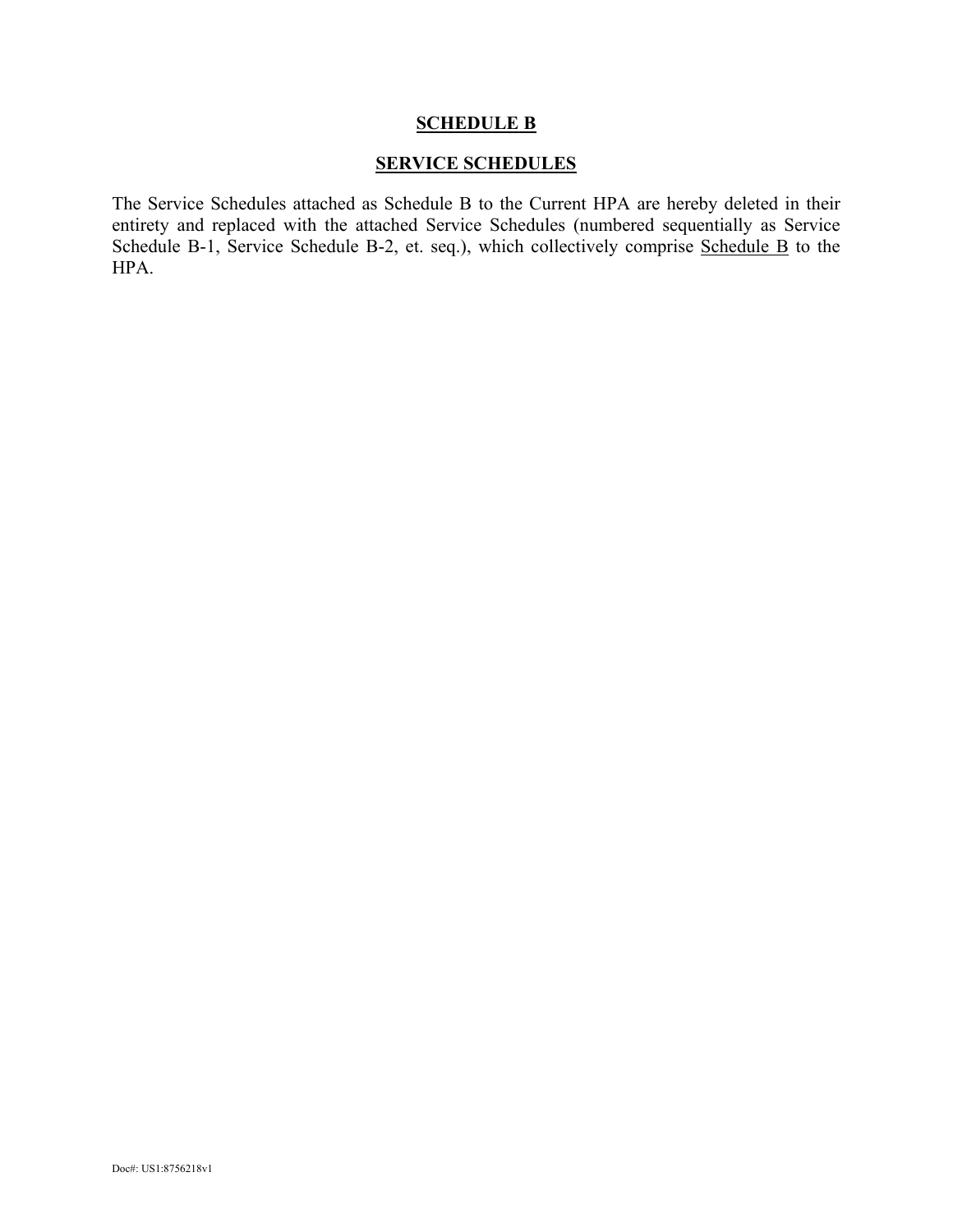# **North Carolina Housing Finance Agency's Mortgage Payment Program (MPP-1) Summary Guidelines**

|    | 1. Program Overview                                              | Because unemployed homeowners are not eligible for most loss<br>mitigation programs, NCHFA proposes to use a majority of our                                                                                                    |
|----|------------------------------------------------------------------|---------------------------------------------------------------------------------------------------------------------------------------------------------------------------------------------------------------------------------|
|    |                                                                  | HFA Hardest Hit Funds (HHF) to create the Mortgage Payment<br>Program (MPP-1).                                                                                                                                                  |
|    |                                                                  |                                                                                                                                                                                                                                 |
|    |                                                                  | This program will provide loans to unemployed homeowners and<br>others who, through no fault of their own, are financially unable<br>to make their mortgage payments and are in danger of losing their<br>homes to foreclosure. |
|    |                                                                  | Loan proceeds will be used to pay mortgage and mortgage-related<br>expenses (i.e. property taxes, homeowner insurance, homeowner<br>dues) for eligible homeowners.                                                              |
|    | 2. Program Goals                                                 | To assist 5,750 homeowners. The following types of assistance<br>will be provided:                                                                                                                                              |
|    |                                                                  | <b>Job Search or Short-term Assistance</b>                                                                                                                                                                                      |
|    |                                                                  | To help homeowners while they look for a new job or have<br>experienced a temporary reduction in income.                                                                                                                        |
|    |                                                                  | <b>Job Training or Long-term Assistance</b>                                                                                                                                                                                     |
|    |                                                                  | To help homeowners while they complete a job training/education<br>program to help secure a new job including veterans who are<br>honorably or medically discharged from the military.                                          |
|    |                                                                  | <b>Reinstatement Only or One-time Assistance</b>                                                                                                                                                                                |
|    |                                                                  | To help homeowners who can resume future payments but need<br>help to bring their mortgage current.                                                                                                                             |
|    | 3. Target Population/<br><b>Areas</b>                            | Homeowners who are unemployed, underemployed, suffered<br>another temporary hardship, and/or are able to resume future<br>payments but need help bringing their mortgage current.                                               |
|    |                                                                  |                                                                                                                                                                                                                                 |
|    |                                                                  | This Program will be available in all North Carolina counties.                                                                                                                                                                  |
| 4. | <b>Program Allocation</b><br>(Excluding<br><b>Administrative</b> | \$99,400,000.00                                                                                                                                                                                                                 |
| 5. | <b>Expenses</b> )<br><b>Borrower Eligibility</b>                 | Homeowners who are unemployed,<br>underemployed, or have                                                                                                                                                                        |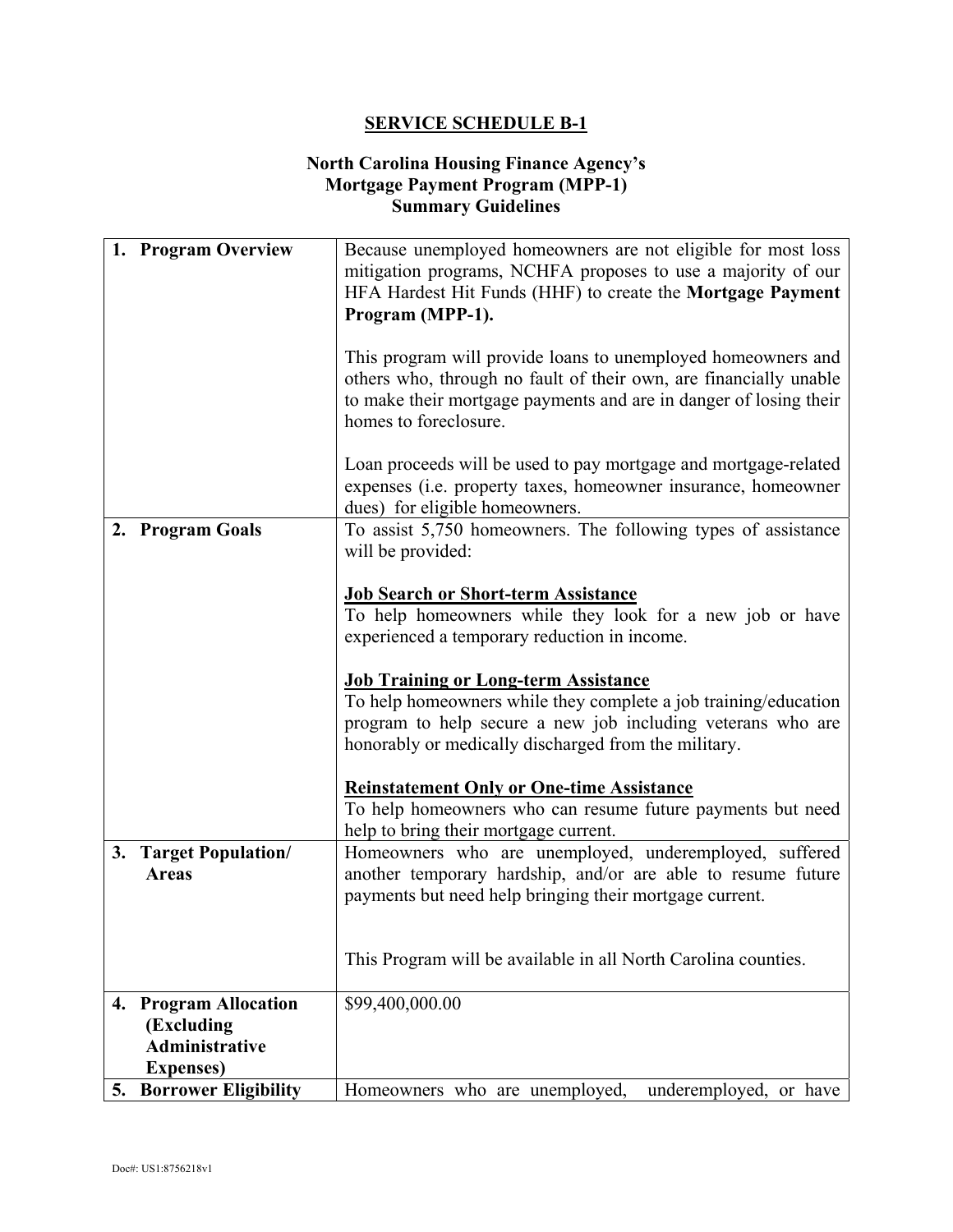| Criteria                    | suffered another eligible temporary hardship, who, through no<br>fault of their own, are unable to make their mortgage payments<br>and are at risk of a foreclosure. Homeowners will be required to<br>provide a financial hardship affidavit with appropriate<br>documentation on the cause of their hardship, per program<br>guidelines.        |
|-----------------------------|---------------------------------------------------------------------------------------------------------------------------------------------------------------------------------------------------------------------------------------------------------------------------------------------------------------------------------------------------|
|                             | Homeowners who are delinquent because of a prior job loss or<br>other program eligible hardship but who can resume future<br>payments without additional assistance.                                                                                                                                                                              |
|                             | Satisfactory mortgage payment history.                                                                                                                                                                                                                                                                                                            |
|                             | All principal, interest, taxes, homeowner insurance, mortgage<br>insurance, homeowner association dues, and the cost of<br>utilities $>25\%$ of household income after job loss/loss of income.                                                                                                                                                   |
|                             | Borrowers must meet program underwriting criteria.                                                                                                                                                                                                                                                                                                |
|                             | Eligibility for program assistance will be determined primarily by<br>participating foreclosure prevention partners.                                                                                                                                                                                                                              |
|                             | Funds will be allocated on a first come/first ready, first served<br>basis.                                                                                                                                                                                                                                                                       |
| 6. Property/Loan            | Existing single-family homes or condominiums (attached or                                                                                                                                                                                                                                                                                         |
| <b>Eligibility Criteria</b> | detached) including manufactured homes on foundations                                                                                                                                                                                                                                                                                             |
|                             | permanently affixed to real estate owned by the borrower.                                                                                                                                                                                                                                                                                         |
|                             |                                                                                                                                                                                                                                                                                                                                                   |
|                             | North Carolina owner-occupied, primary residences only.                                                                                                                                                                                                                                                                                           |
| 7. Program Exclusions       | Total Unpaid Principal Balances > \$300,000.                                                                                                                                                                                                                                                                                                      |
|                             | Manufactured homes not considered real property.                                                                                                                                                                                                                                                                                                  |
|                             | Non-legal U.S. resident.                                                                                                                                                                                                                                                                                                                          |
| <b>Structure of</b><br>8.   | 10 year, 0% interest, non-recourse, deferred-payment forgivable                                                                                                                                                                                                                                                                                   |
| <b>Assistance</b>           | subordinate loan. A forgiveness clause will reduce the loan<br>amount by 20% a year for every year the borrower stays in the<br>home after five years. At the end of the 10 years, the note will be<br>considered satisfied, and NCHFA will release the lien securing<br>the note.                                                                |
|                             | Loan funds are due and payable if property is sold, refinanced or<br>no longer owner occupied (unless otherwise prohibited under<br>applicable federal law). Loans are repayable only from proceeds<br>to the borrower from a sale or refinance. If the property is sold or<br>refinanced and has not increased in equity to the degree necessary |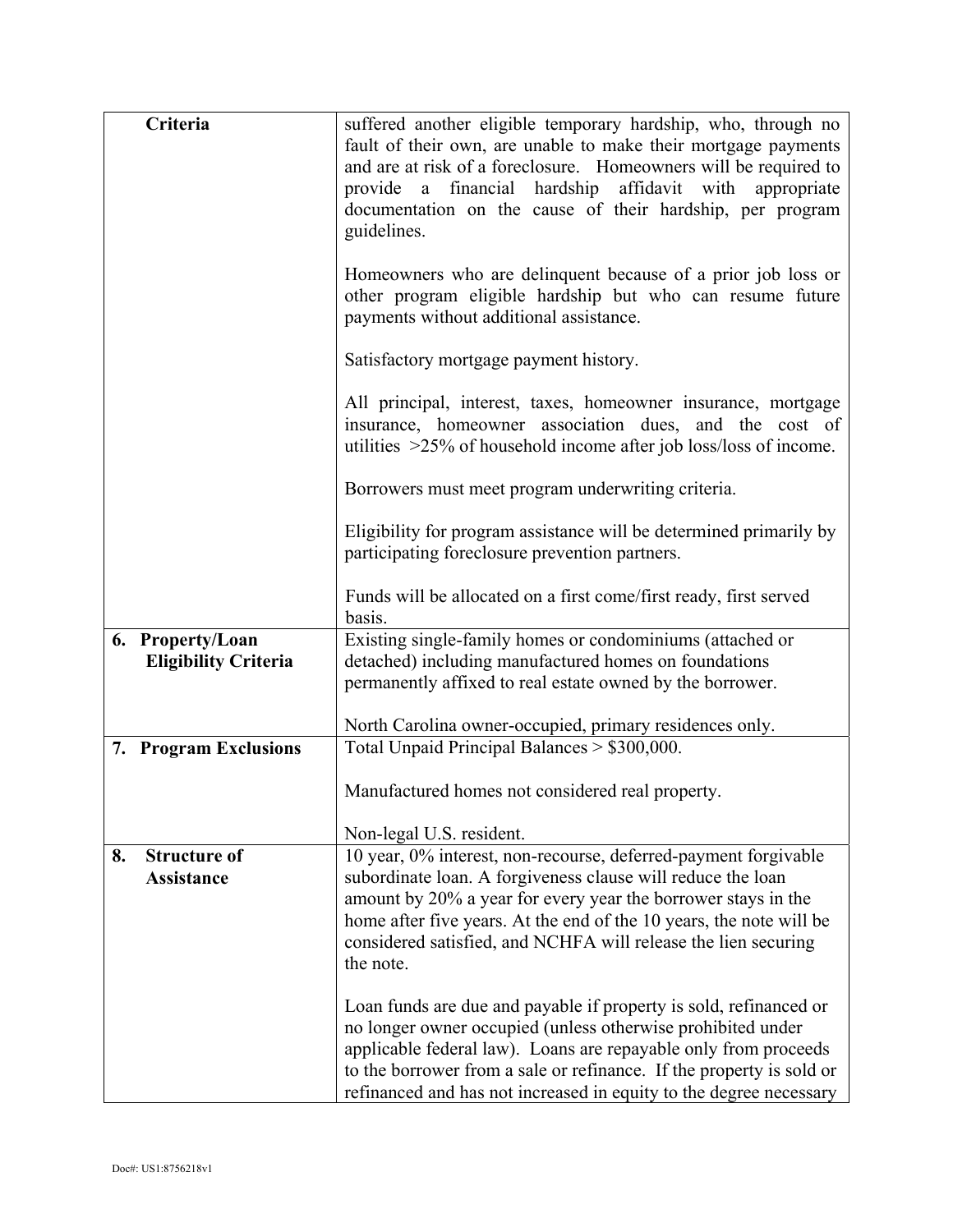|                                                                                 | to repay the note, all or a portion of the note will be forgiven.                                                                                                                                                                                                                                                                                            |
|---------------------------------------------------------------------------------|--------------------------------------------------------------------------------------------------------------------------------------------------------------------------------------------------------------------------------------------------------------------------------------------------------------------------------------------------------------|
|                                                                                 | NCHFA will agree to subordinate the MPP-1 Loan for borrowers<br>who refinance their mortgage $(s)$ to receive more favorable loan<br>terms. If a borrower refinances their loan to consolidate debt or<br>receives cash out, the borrower would be required to repay the<br>MPP-1 Loan according to the loan terms.                                          |
|                                                                                 | All deferred, subordinate mortgages will be evidenced by a<br>promissory note and secured by a deed of trust on the property.<br>Borrowers will be required to sign and acknowledge via Written<br>Agreement indicating the program guidelines.                                                                                                              |
|                                                                                 | Any funds returned according to established program guidelines<br>will be recaptured and used to assist additional homeowners<br>through December 31, 2017. After December 31, 2017, the funds<br>will be returned to Treasury.                                                                                                                              |
| <b>Per Household</b><br>9.                                                      | The average loan amount will be \$20,000 per borrower.                                                                                                                                                                                                                                                                                                       |
| <b>Assistance</b>                                                               | Effective for all loans closed after January 31, 2012:                                                                                                                                                                                                                                                                                                       |
|                                                                                 | Maximum assistance up to \$36,000 and not to exceed 36 months                                                                                                                                                                                                                                                                                                |
|                                                                                 | per household.                                                                                                                                                                                                                                                                                                                                               |
| 10. Duration of Assistance                                                      | Effective for all loans closed after January 31, 2012:<br>Up to 36 months for those in job training/education program. Up<br>to 18 months for those in a job search.                                                                                                                                                                                         |
| 11. Estimated Number of                                                         | 5,750 homeowners over the next 3 years.                                                                                                                                                                                                                                                                                                                      |
| Participating<br><b>Households</b>                                              | Estimated number served based on average loan amount of<br>\$20,000 per homeowner.                                                                                                                                                                                                                                                                           |
| 12. Program Inception/<br><b>Duration</b>                                       | Program began October 18, 2010. Recaptured funds may be<br>recycled and used in the program until December 31, 2017.                                                                                                                                                                                                                                         |
| 13. Program Interactions<br>with Other Programs<br>(e.g. other HFA<br>programs) | Borrowers can access more than one of our HHF programs, if<br>needed and appropriate. For example, a borrower can receive<br>MPP-1 assistance while they look for a new job and then receive<br>Second Mortgage Refinance Program or Principal Reduction<br>Recast Program assistance once they can resume future payments<br>without additional assistance. |
| <b>14. Program Interactions</b><br>with HAMP                                    | The MPP-1 would help borrowers who need more than the 3-6<br>months of assistance available through the new Home Affordable<br>Unemployment Program (UP), which began August 1, 2010.                                                                                                                                                                        |
|                                                                                 | Borrowers who are eligible for MPP-1 would not be required to<br>participate in UP prior to receiving assistance with MPP-1.                                                                                                                                                                                                                                 |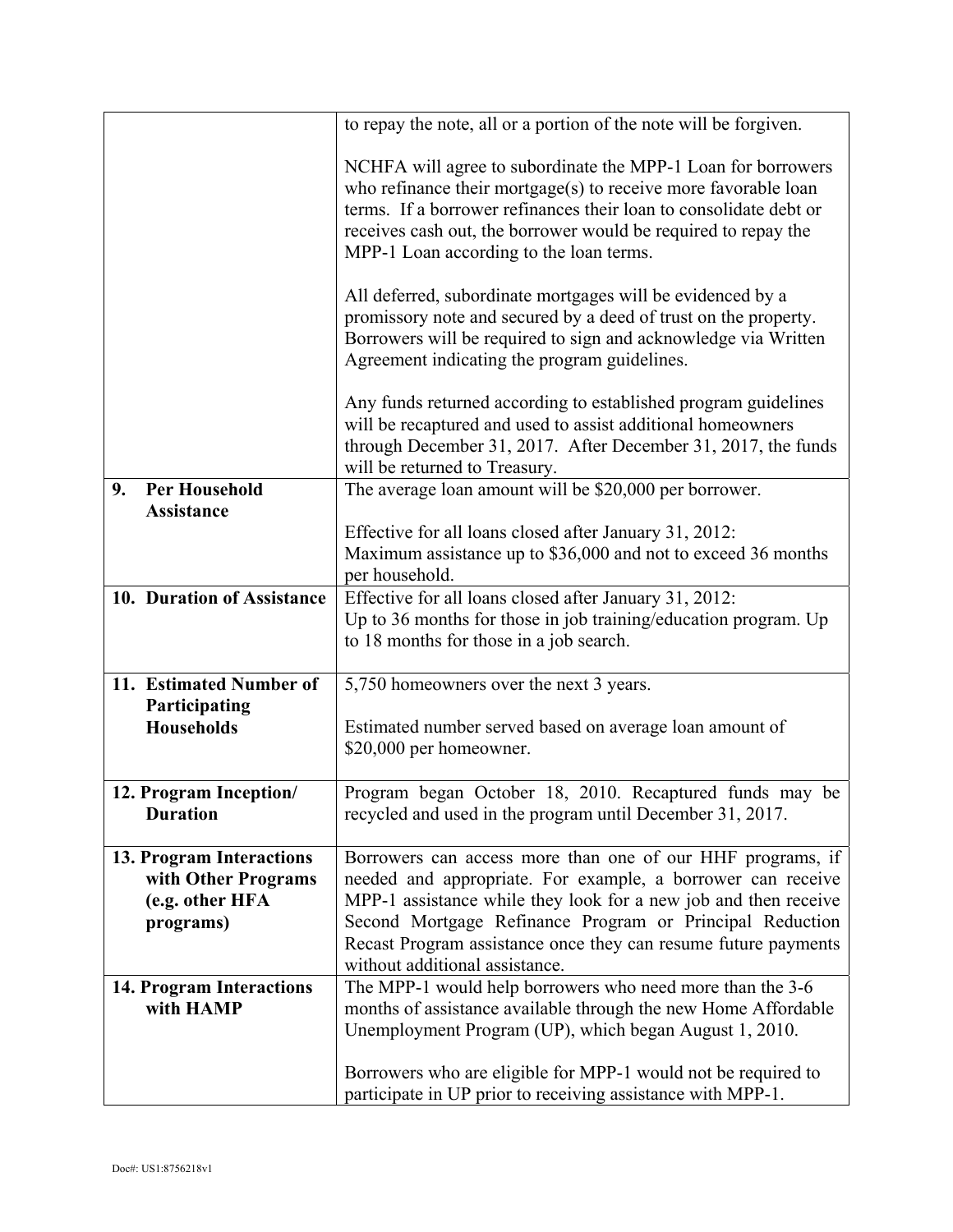|                                                                  | In addition, MPP-1 would also help borrowers who don't qualify<br>for assistance under the new UP because they are more than 3<br>months behind in mortgage payments and/or they are not<br>currently receiving unemployment (i.e., self employed<br>homeowners). |
|------------------------------------------------------------------|-------------------------------------------------------------------------------------------------------------------------------------------------------------------------------------------------------------------------------------------------------------------|
|                                                                  | Finally, borrowers can receive HAMP assistance prior to or after<br>receiving Hardest Hit Fund assistance. For example, a borrower<br>may receive UP assistance for 3-6 months and then receive MPP-<br>1 assistance for several more months, if needed.          |
|                                                                  | MPP-1 assistance will not be available to a borrower who is in a<br>trial loan modification. MPP-1 assistance may be available to a<br>borrower who has received a permanent loan modification if the<br>borrower has a need.                                     |
|                                                                  | Once MPP-1 assistance has ended, a borrower may be eligible to<br>receive a loan modification from HAMP, if needed and eligible.                                                                                                                                  |
| 15. Program Leverage<br>with Other Financial<br><b>Resources</b> | None                                                                                                                                                                                                                                                              |
| 16. Qualify as an<br>Unemployment<br>Program                     | $\boxtimes$ No<br>$\Box$ Yes                                                                                                                                                                                                                                      |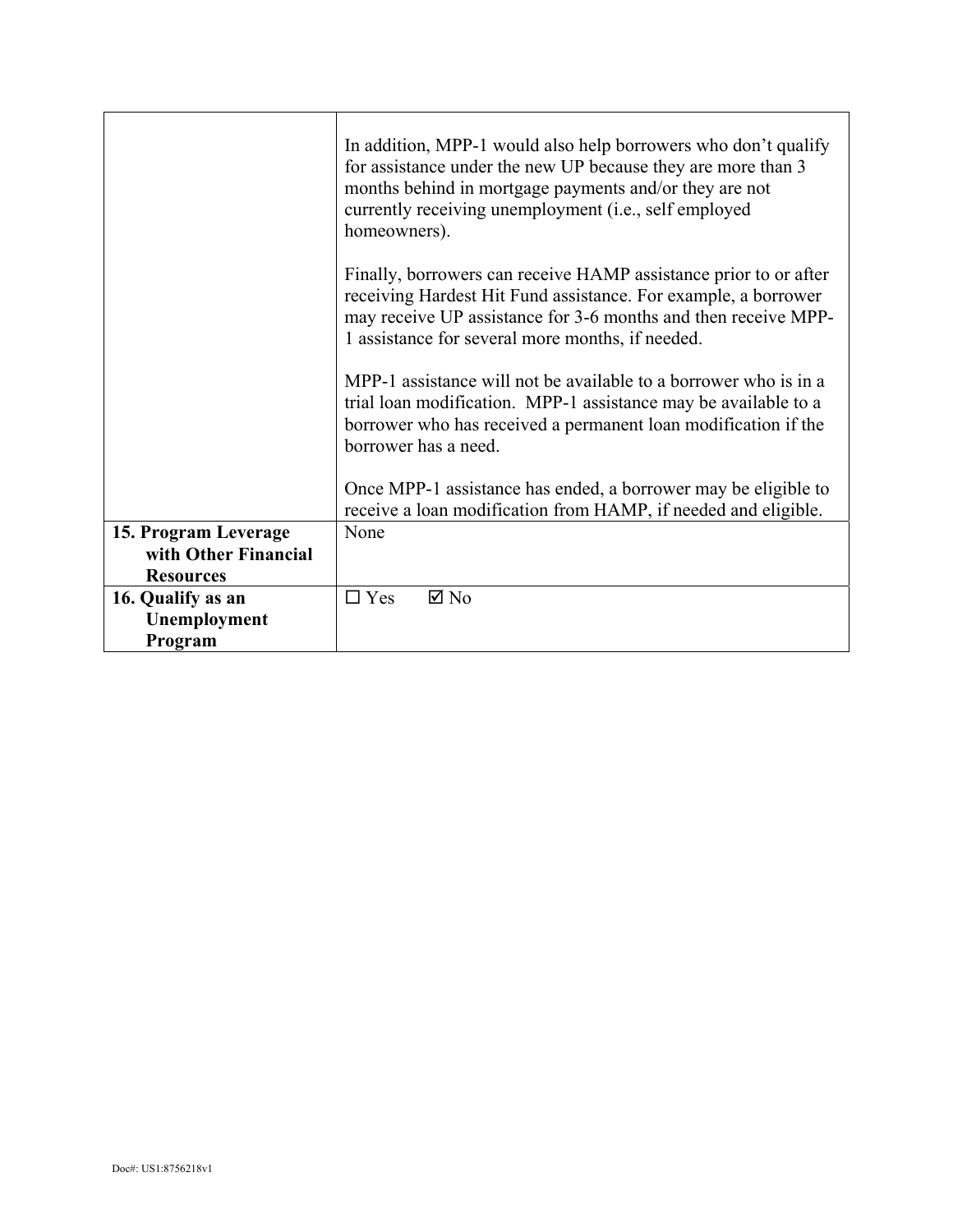# **North Carolina Housing Finance Agency's Mortgage Payment Program (MPP-2) Summary Guidelines**

|    | 1. Program Overview                              | The North Carolina Housing Finance Agency (NCHFA)<br>Mortgage Payment Program (MPP-2) will provide loans to<br>unemployed or substantially underemployed homeowners who,<br>through no fault of their own, are financially unable to make their<br>mortgage payments and are in danger of losing their homes to<br>foreclosure.<br>Loan proceeds will be used to pay all mortgage and mortgage-<br>related expenses (i.e. property taxes, homeowner insurance, |
|----|--------------------------------------------------|----------------------------------------------------------------------------------------------------------------------------------------------------------------------------------------------------------------------------------------------------------------------------------------------------------------------------------------------------------------------------------------------------------------------------------------------------------------|
|    |                                                  | mortgage insurance and homeowner association dues), including<br>subordinate mortgage loans, until the homeowner secures<br>employment or completes training for a new career.                                                                                                                                                                                                                                                                                 |
|    | 2. Program Goals                                 | To assist 14,100 homeowners. The following types of assistance<br>will be provided:                                                                                                                                                                                                                                                                                                                                                                            |
|    |                                                  | <b>Job Search or Short-term Assistance</b>                                                                                                                                                                                                                                                                                                                                                                                                                     |
|    |                                                  | To help homeowners while they look for a new job.                                                                                                                                                                                                                                                                                                                                                                                                              |
|    |                                                  | <b>Job Training or Long-term Assistance</b>                                                                                                                                                                                                                                                                                                                                                                                                                    |
|    |                                                  | To help homeowners while they complete a job training/education<br>program to help secure a new job.                                                                                                                                                                                                                                                                                                                                                           |
|    |                                                  | <b>Reinstatement Only or One-time Assistance</b>                                                                                                                                                                                                                                                                                                                                                                                                               |
|    |                                                  | To help homeowners who have found a new job but need help to<br>bring their mortgage current due to arrearages accumulated during<br>a period of unemployment.                                                                                                                                                                                                                                                                                                 |
|    | 3. Target                                        | Homeowners who are unemployed, or substantially                                                                                                                                                                                                                                                                                                                                                                                                                |
|    | <b>Population/Areas</b>                          | underemployed, and/or reemployed but need help bringing their<br>mortgage current.                                                                                                                                                                                                                                                                                                                                                                             |
|    |                                                  | This Program will be available in all North Carolina counties.                                                                                                                                                                                                                                                                                                                                                                                                 |
|    | 4. Program Allocation                            | \$282,381,786.00                                                                                                                                                                                                                                                                                                                                                                                                                                               |
|    | (Excluding                                       |                                                                                                                                                                                                                                                                                                                                                                                                                                                                |
|    | <b>Administrative</b>                            |                                                                                                                                                                                                                                                                                                                                                                                                                                                                |
| 5. | <b>Expenses</b> )<br><b>Borrower Eligibility</b> | Unemployed or substantially underemployed homeowners who,                                                                                                                                                                                                                                                                                                                                                                                                      |
|    | Criteria                                         | through no fault of their own, are unable to make their mortgage                                                                                                                                                                                                                                                                                                                                                                                               |
|    |                                                  | payments and are at risk of a foreclosure. Homeowners will be                                                                                                                                                                                                                                                                                                                                                                                                  |
|    |                                                  | required to provide a financial hardship affidavit with appropriate                                                                                                                                                                                                                                                                                                                                                                                            |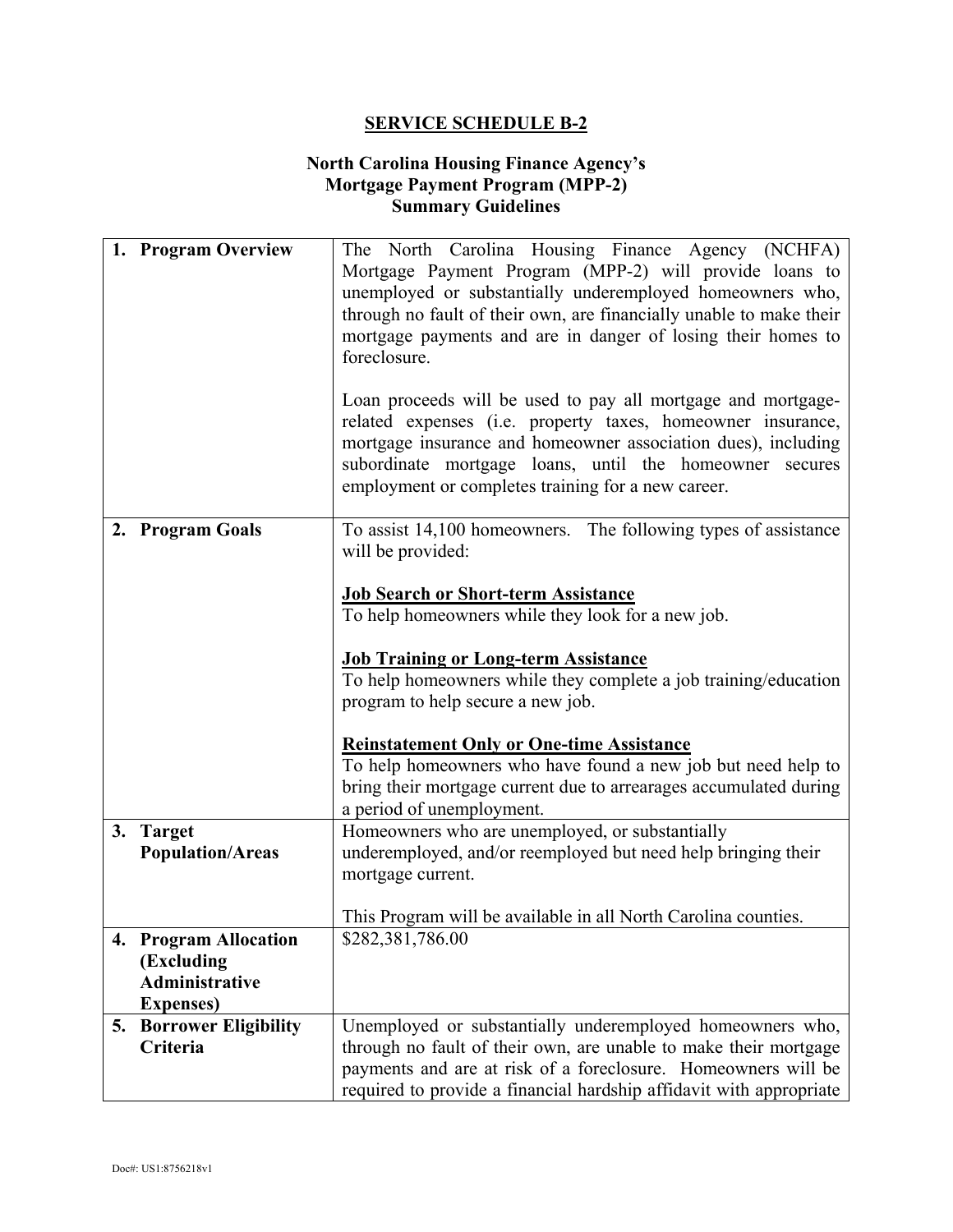|    |                             | documentation of unemployment, per program guidelines.                                                                                                                                              |
|----|-----------------------------|-----------------------------------------------------------------------------------------------------------------------------------------------------------------------------------------------------|
|    |                             | Homeowners who are delinquent due to arrearages accumulated<br>during a period of unemployment but who can resume future<br>payments without additional assistance.                                 |
|    |                             | Satisfactory mortgage payment history.                                                                                                                                                              |
|    |                             | All principal, interest, taxes, homeowner insurance, mortgage<br>insurance, homeowner association dues, and the cost of<br>utilities $>25\%$ of household income after job loss/loss of income.     |
|    |                             | Borrowers must meet program underwriting criteria.<br>Eligibility for program assistance will be determined primarily by<br>participating foreclosure prevention partners.                          |
|    |                             | Funds will be allocated on a first come/first ready, first served<br>basis.                                                                                                                         |
|    | 6. Property/Loan            | Existing single-family homes, duplexes or condominiums                                                                                                                                              |
|    | <b>Eligibility Criteria</b> | (attached or detached) including manufactured homes on                                                                                                                                              |
|    |                             | foundations permanently affixed to real estate owned by the<br>borrower.                                                                                                                            |
|    |                             |                                                                                                                                                                                                     |
|    |                             | North Carolina owner-occupied, primary residences only.                                                                                                                                             |
|    | 7. Program Exclusions       | Total Unpaid Principal Balances > \$300,000.                                                                                                                                                        |
|    |                             |                                                                                                                                                                                                     |
|    |                             | Manufactured homes not considered real property.                                                                                                                                                    |
|    |                             | Non-legal U.S. resident.                                                                                                                                                                            |
| 8. | <b>Structure of</b>         | 10 year, 0% interest, non-recourse, deferred-payment, forgivable,                                                                                                                                   |
|    | Assistance                  | subordinate loan. A forgiveness clause will reduce the loan                                                                                                                                         |
|    |                             | amount by 20% a year for every year the borrower stays in the                                                                                                                                       |
|    |                             | home after five years. At the end of the 10 years, the note will be                                                                                                                                 |
|    |                             | considered satisfied, and NCHFA will release the lien securing the<br>note.                                                                                                                         |
|    |                             |                                                                                                                                                                                                     |
|    |                             | Loan funds are due and payable if property is sold, refinanced or<br>no longer owner-occupied (unless otherwise prohibited under<br>applicable federal law). Loans are repayable only from proceeds |
|    |                             | to the borrower from a sale or refinance. If the property is sold or                                                                                                                                |
|    |                             | refinanced and has not increased in equity to the degree necessary                                                                                                                                  |
|    |                             | to fully repay the note, all or the excess portion of the note will be                                                                                                                              |
|    |                             | forgiven, as applicable.                                                                                                                                                                            |
|    |                             | NCHFA will agree to subordinate the MPP-2 Loan for borrowers                                                                                                                                        |
|    |                             | who refinance their mortgage $(s)$ to receive more favorable loan                                                                                                                                   |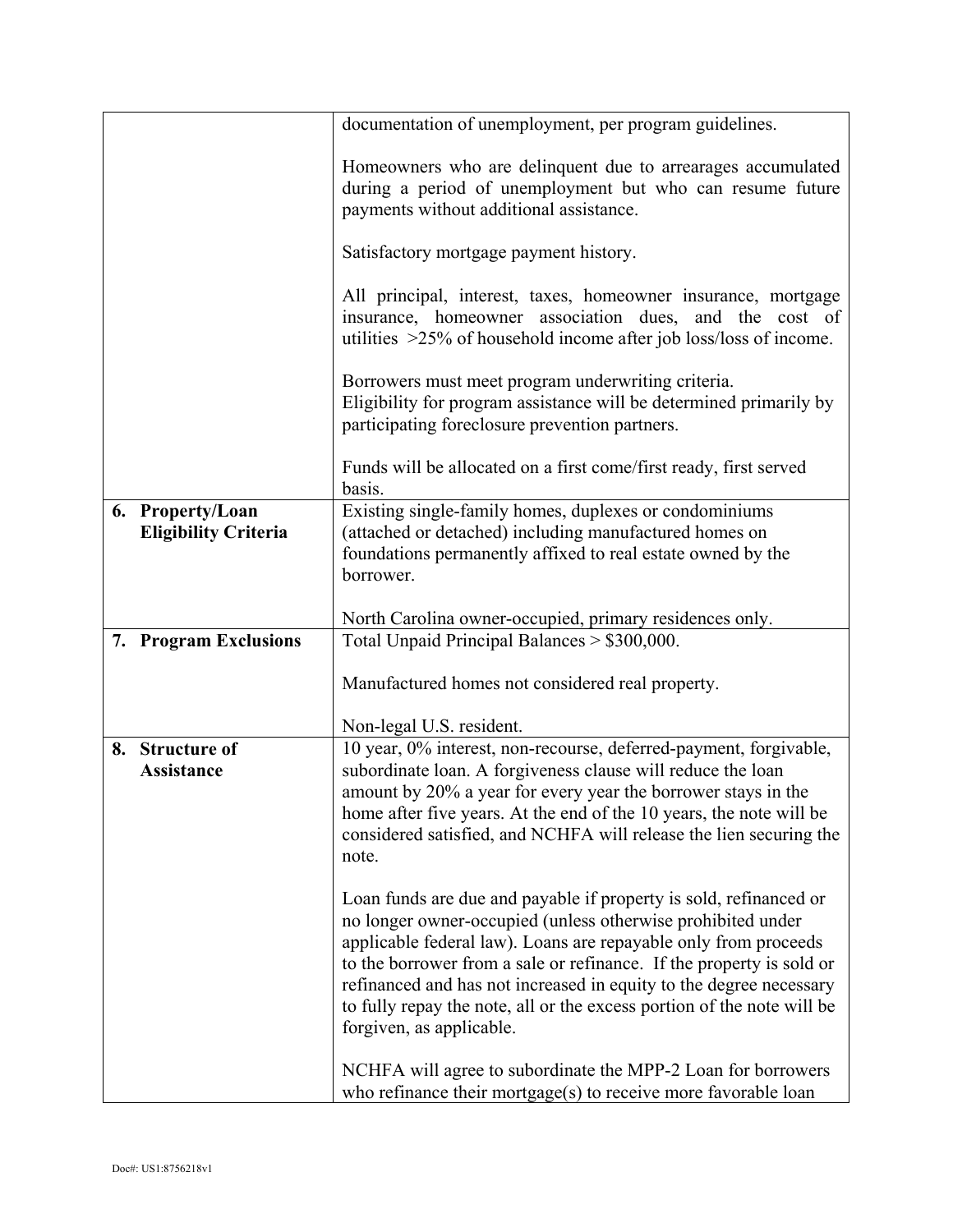|                            | terms. If a borrower refinances their loan to consolidate debt or                                                             |
|----------------------------|-------------------------------------------------------------------------------------------------------------------------------|
|                            | receives cash out, the borrower would be required to repay the                                                                |
|                            | MPP-2 Loan according to the loan terms.                                                                                       |
|                            |                                                                                                                               |
|                            | All deferred, subordinate mortgages will be evidenced by a<br>promissory note and secured by a deed of trust on the property. |
|                            | Borrowers will be required to sign and acknowledge the program                                                                |
|                            | guidelines with a written agreement.                                                                                          |
|                            |                                                                                                                               |
|                            | Any funds returned according to established program guidelines                                                                |
|                            | will be recaptured and used to assist additional homeowners                                                                   |
|                            | through December 31, 2017. After December 31, 2017, all                                                                       |
|                            | remaining and recaptured funds will be returned to Treasury.                                                                  |
| 9. Per Household           | The average loan amount is expected to be \$20,000 per borrower.                                                              |
| <b>Assistance</b>          |                                                                                                                               |
|                            | Effective for all loans closed after January 31, 2012:                                                                        |
|                            | Maximum assistance up to \$36,000 and not to exceed 36 months                                                                 |
|                            | per household.                                                                                                                |
| 10. Duration of Assistance | Effective for all loans closed after January 31, 2012:                                                                        |
|                            | Up to 36 months for those in job training/education program.                                                                  |
|                            | Up to 18 months for those in a job search.                                                                                    |
|                            |                                                                                                                               |
| 11. Estimated Number of    | 14,100 homeowners.                                                                                                            |
| Participating              | Estimated number served based on average loan amount of                                                                       |
| <b>Households</b>          | \$20,000 per homeowner.                                                                                                       |
| 12. Program Inception/     | Program began November 7, 2011. Recaptured funds may be                                                                       |
| <b>Duration</b>            | recycled and used in the program until December 31, 2017.                                                                     |
|                            |                                                                                                                               |
| 13. Program Interaction    | Borrowers can access more than one of our HHF programs, if                                                                    |
| with Other HFA             | needed and appropriate. For example, a borrower can receive                                                                   |
| <b>Programs</b>            | MPP-2 assistance while they look for a new job and then receive                                                               |
|                            | Second Mortgage Refinance Program or Permanent Loan                                                                           |
|                            | Modification Program assistance once they secure a new job.                                                                   |
|                            |                                                                                                                               |
| 14. Program Interaction    | The MPP-2 would help borrowers who need more than the 3-6                                                                     |
| with HAMP                  | months of assistance available through the new Home Affordable                                                                |
|                            | Unemployment Program (UP), which began in August, 2010.                                                                       |
|                            |                                                                                                                               |
|                            | Borrowers who are eligible for MPP-2 would not be required to                                                                 |
|                            | participate in UP prior to receiving assistance with MPP-2.                                                                   |
|                            |                                                                                                                               |
|                            | In addition, MPP-2 would also help borrowers who don't qualify                                                                |
|                            | for assistance under the new UP because they are more than 3                                                                  |
|                            | months behind in mortgage payments and/or they are not                                                                        |
|                            | currently receiving unemployment (i.e. self-employed                                                                          |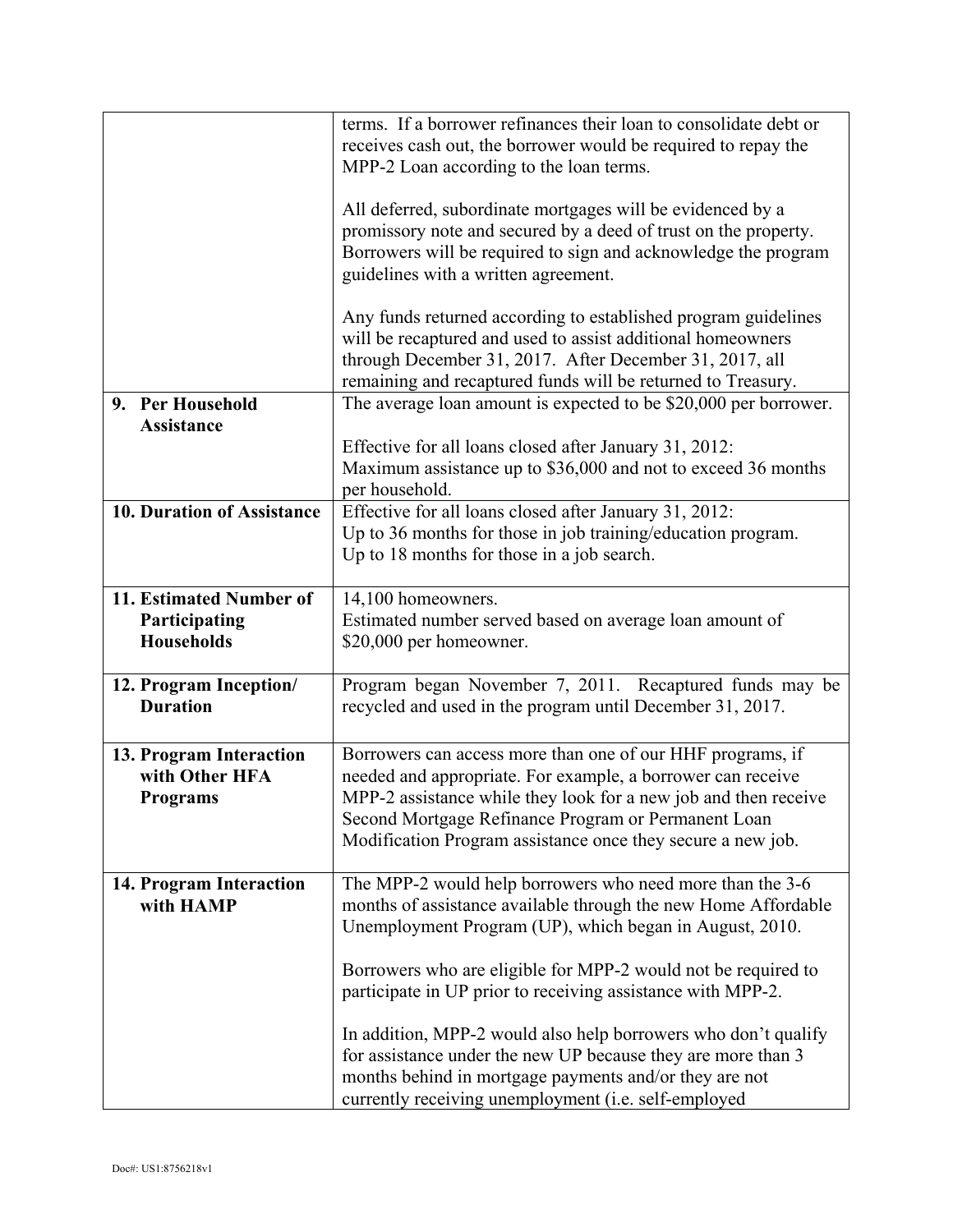|                      | homeowners).                                                                                                                                                                                                                                             |
|----------------------|----------------------------------------------------------------------------------------------------------------------------------------------------------------------------------------------------------------------------------------------------------|
|                      | Finally, borrowers can receive HAMP assistance prior to or after<br>receiving Hardest Hit Fund assistance. For example, a borrower<br>may receive UP assistance for 3-6 months and then receive MPP-<br>2 assistance for several more months, if needed. |
|                      | MPP-2 assistance will not be available to a borrower who is in a<br>trial loan modification. MPP-2 assistance may be available to a<br>borrower who has received a permanent loan modification if the<br>borrower has a need.                            |
|                      | Once MPP-2 assistance has ended, a borrower may be eligible to<br>receive a loan modification from HAMP, if needed and eligible.                                                                                                                         |
| 15. Program Leverage | None                                                                                                                                                                                                                                                     |
| with Other Financial |                                                                                                                                                                                                                                                          |
| <b>Resources</b>     |                                                                                                                                                                                                                                                          |
| 16. Qualify as an    | $\boxtimes$ Yes<br>⊐ No                                                                                                                                                                                                                                  |
| Unemployment         |                                                                                                                                                                                                                                                          |
| Program              |                                                                                                                                                                                                                                                          |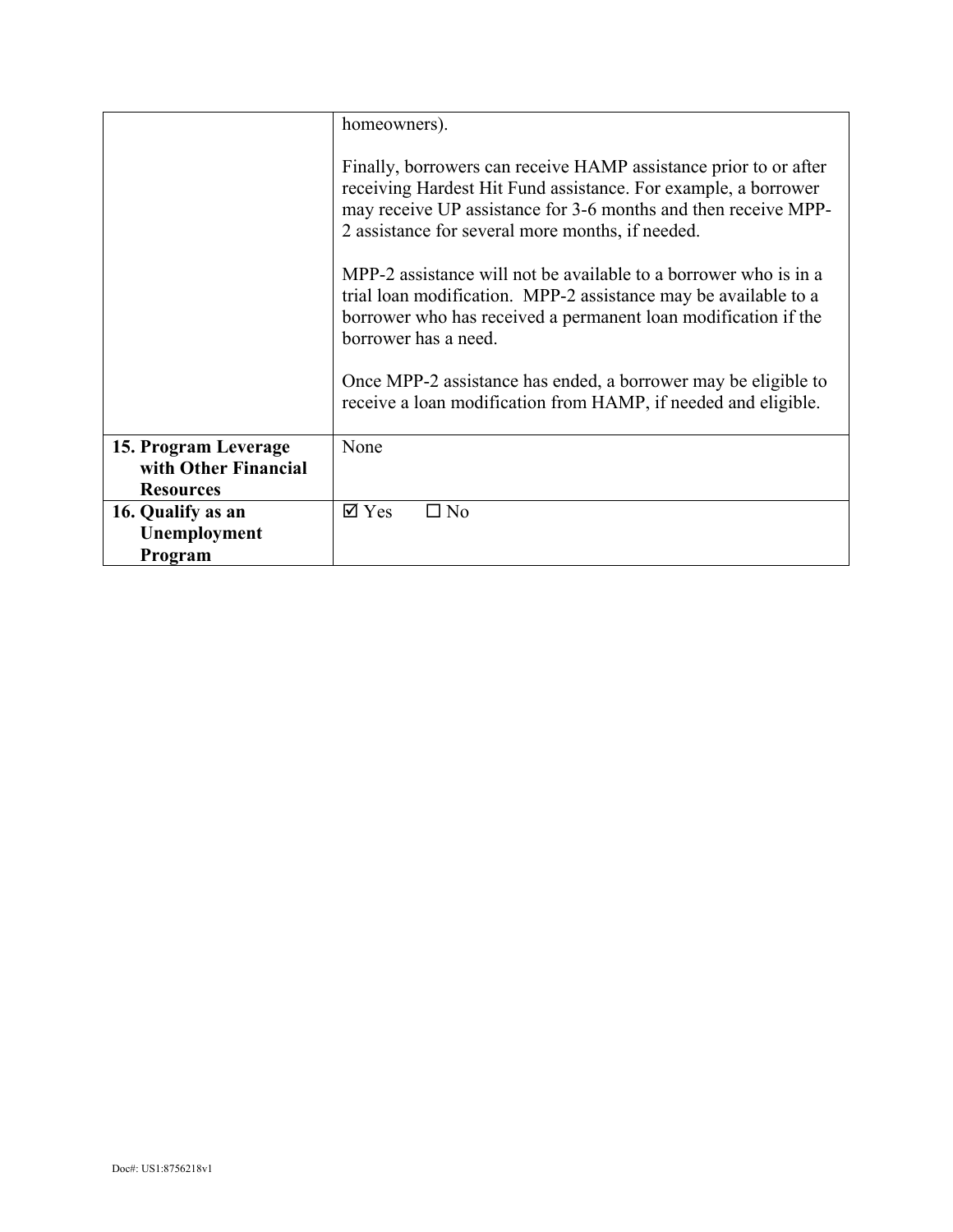# **North Carolina Housing Finance Agency's Second Mortgage Refinance Program (SMRP) Summary Guidelines**

| 1. | <b>Program Overview</b>     | Government officials have estimated about 50% of troubled           |
|----|-----------------------------|---------------------------------------------------------------------|
|    |                             | borrowers have a second mortgage. Homeowners are frequently         |
|    |                             | unable to make their second mortgage payment and are in danger      |
|    |                             |                                                                     |
|    |                             | of losing their homes to foreclosure.                               |
|    |                             |                                                                     |
|    |                             | The Second Mortgage Refinance Program (SMRP) will                   |
|    |                             | benefit homeowners with second mortgages who, through no fault      |
|    |                             | of their own, are financially unable to make their mortgage         |
|    |                             | payment because of a prior job loss, reduced income, or other       |
|    |                             | program-eligible hardship.                                          |
|    |                             |                                                                     |
|    |                             | This program will provide a more affordable housing expense by      |
|    |                             | refinancing the second mortgage to a 0%-interest, non-recourse,     |
|    |                             | deferred-payment subordinate loan.                                  |
| 2. | <b>Program Goals</b>        | To assist 1,000 homeowners facing foreclosure in all 100 North      |
|    |                             | Carolina counties.                                                  |
|    |                             | The goal of this program is to extinguish the existing second       |
|    |                             |                                                                     |
|    |                             | mortgage and replace it with a 0%-interest, non-recourse,           |
|    |                             | deferred-payment subordinate loan. This will reduce the             |
|    |                             | borrower's monthly mortgage payment and in some instances           |
|    |                             | may expedite movement of a qualified applicant into a HAMP          |
|    |                             | first mortgage modification process.                                |
| 3. | <b>Target Population/</b>   | Our target population will be homeowners facing foreclosure in      |
|    | <b>Areas</b>                | all 100 North Carolina counties who have a $1st$ and $2nd$ mortgage |
|    |                             | whereby the total mortgage payment is causing the home to be        |
|    |                             | unaffordable under program guidelines.                              |
| 4. | <b>Program Allocation</b>   | \$15,000,000.00                                                     |
|    | (Excluding                  |                                                                     |
|    | <b>Administrative</b>       |                                                                     |
|    | <b>Expenses</b> )           |                                                                     |
| 5. | <b>Borrower Eligibility</b> | Eligible homeowners must be those facing foreclosure due to         |
|    | Criteria                    | recent unemployment, loss of income, reduction in income, or        |
|    |                             | other demonstrated financial hardships. Homeowners will be          |
|    |                             | required to provide a financial hardship affidavit with appropriate |
|    |                             |                                                                     |
|    |                             | documentation on the cause of the hardship.                         |
|    |                             |                                                                     |
|    |                             | Satisfactory mortgage payment history.                              |
|    |                             |                                                                     |
|    |                             | All principal, interest, taxes, homeowner insurance, mortgage       |
|    |                             | insurance, homeowner association dues, and the cost of utilities >  |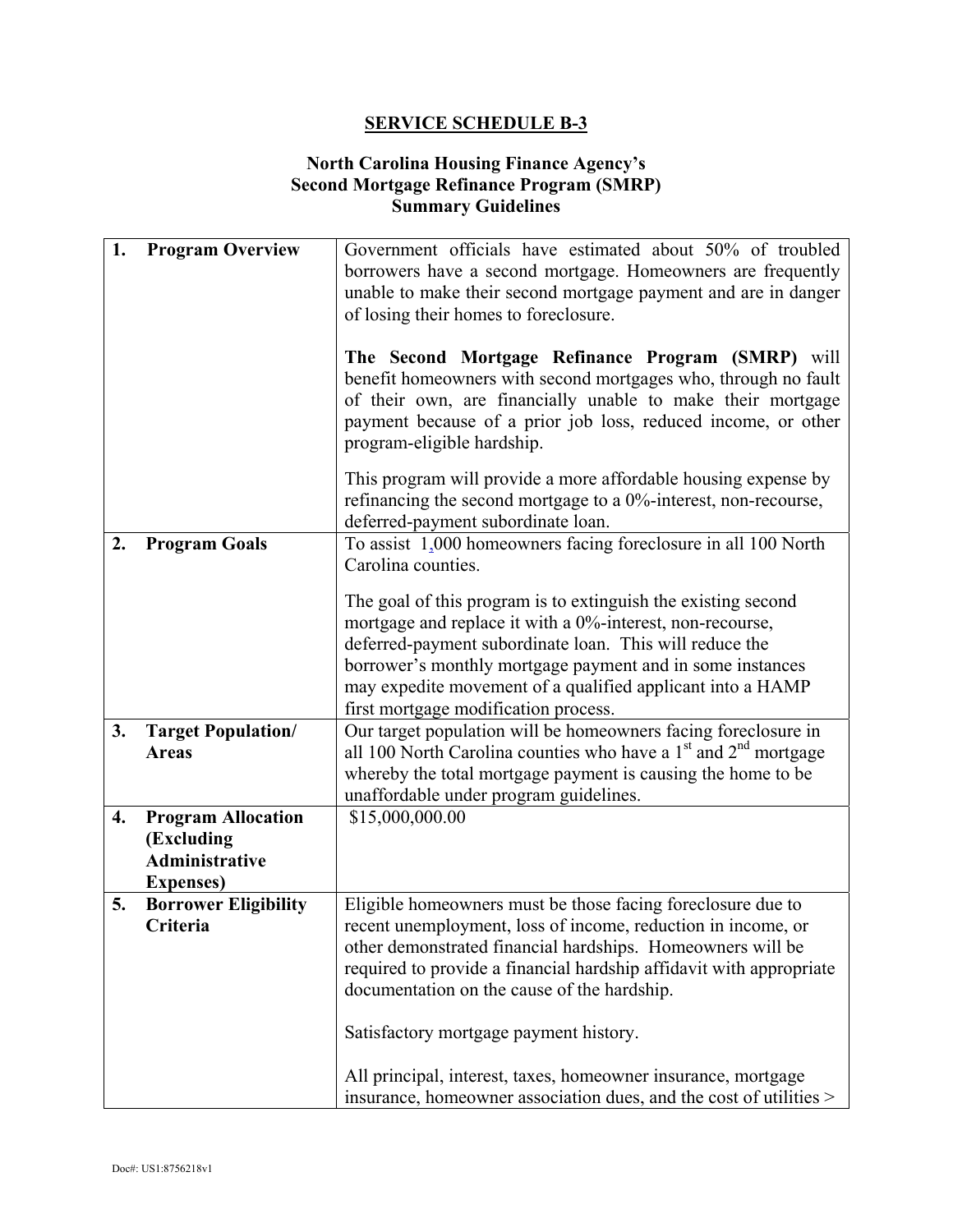|    |                             | 25% of household income after job loss/loss of income.                      |
|----|-----------------------------|-----------------------------------------------------------------------------|
|    |                             | Extinguishment of second loan with SMRP will only occur if the              |
|    |                             | first mortgage loan is current.                                             |
|    |                             | Borrowers must meet program underwriting criteria.                          |
|    |                             | Funds will be allocated on a first come/first ready, first served<br>basis. |
| 6. | Property/Loan               | Existing single-family homes or condominiums (attached or                   |
|    | <b>Eligibility Criteria</b> | detached) including manufactured homes on foundations                       |
|    |                             | permanently affixed to real estate owned by the borrower.                   |
|    |                             | Owner-occupied, primary residences only.                                    |
| 7. | <b>Program Exclusions</b>   | Total Unpaid Principal Balances > \$300,000.                                |
|    |                             |                                                                             |
|    |                             | Manufactured homes not considered real property.                            |
|    |                             | Second Mortgage Refinance will not be available to a homeowner              |
|    |                             | that is eligible or participating in 2MP.                                   |
|    |                             |                                                                             |
|    |                             | Non-legal U.S. resident.                                                    |
| 8. | <b>Structure of</b>         | 30 year, 0%-interest, non-recourse, deferred-payment subordinate            |
|    | Assistance                  | loan.<br>Loan funds are due and payable if property is sold, refinanced or  |
|    |                             | no longer owner-occupied (unless otherwise prohibited under                 |
|    |                             | applicable federal law). Loans are repayable only from proceeds             |
|    |                             | to the borrower from a sale or refinance. If the property is sold           |
|    |                             | or refinanced and has not increased in equity to the degree                 |
|    |                             | necessary to repay the note, all or a portion of the note will be           |
|    |                             | forgiven.                                                                   |
|    |                             | NCHFA will agree to subordinate the SMRP Loan for borrowers                 |
|    |                             | who refinance their mortgage(s) to receive more favorable loan              |
|    |                             | terms. If a borrower receives cash out with a refinance, the                |
|    |                             | borrower would be required to repay the SMRP Loan according                 |
|    |                             | to the loan terms.                                                          |
|    |                             | All deferred subordinate mortgages will be evidenced by a                   |
|    |                             | promissory note and secured by a deed of trust on the property.             |
|    |                             | Borrowers will be required to sign and acknowledge via Written              |
|    |                             | Agreement indicating the program guidelines and terms prior to              |
|    |                             | refinancing the second mortgage and obtaining a subordinate loan            |
|    |                             | under this program.                                                         |
|    |                             | Any funds returned according to established program guidelines              |
|    |                             |                                                                             |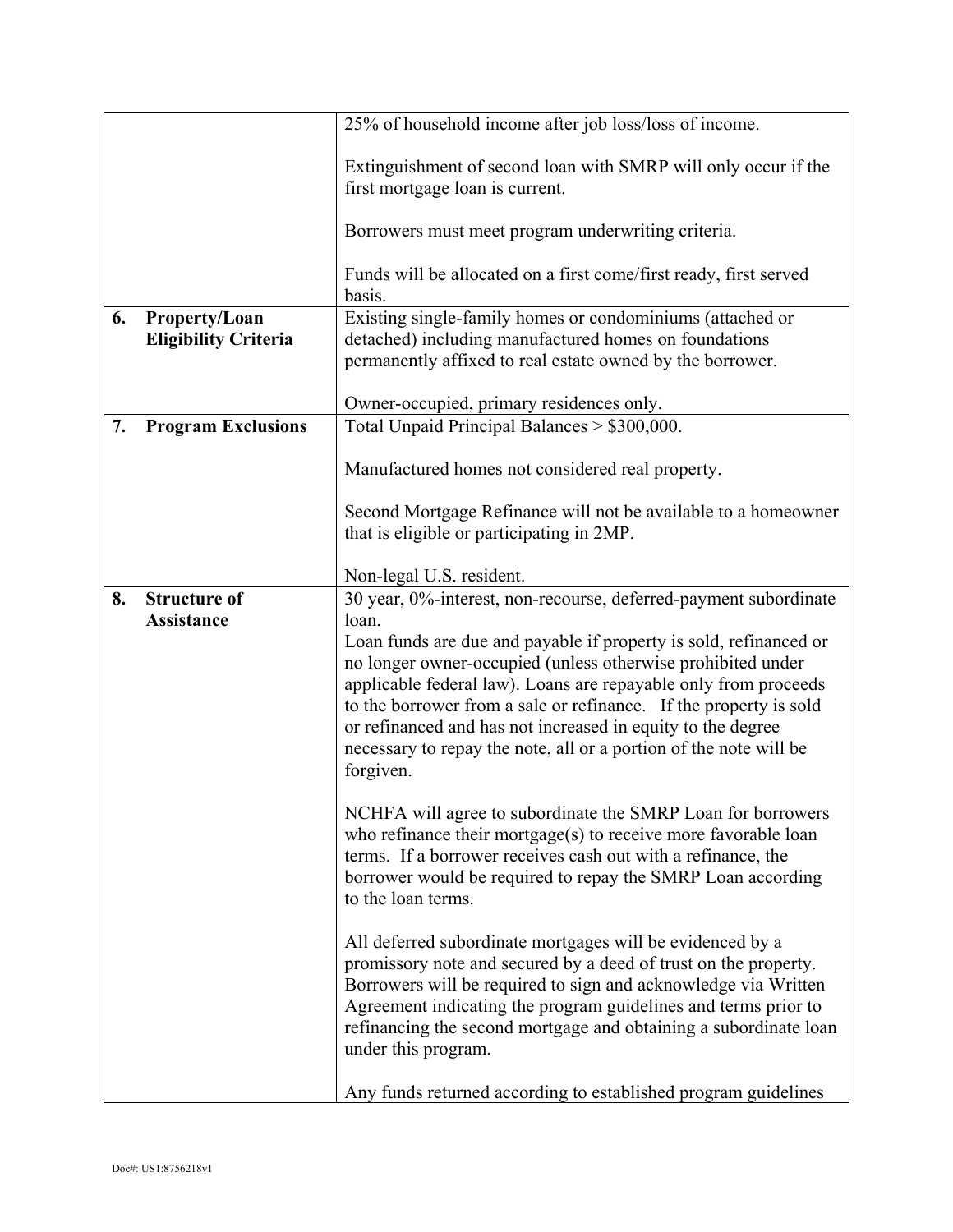|    |                                                                                 | will be recaptured and used to assist additional homeowners<br>through December 31, 2017. After December 31, 2017, the funds<br>will be returned to Treasury.                                                                                                                                                                                                                   |
|----|---------------------------------------------------------------------------------|---------------------------------------------------------------------------------------------------------------------------------------------------------------------------------------------------------------------------------------------------------------------------------------------------------------------------------------------------------------------------------|
| 9. | <b>Per Household</b><br><b>Assistance</b>                                       | Under this program, eligible borrowers may receive up to \$30,000<br>plus all related fees as a subordinate loan.                                                                                                                                                                                                                                                               |
|    |                                                                                 | If \$30,000 is insufficient to extinguish the second mortgage, the<br>Agency will only offer these funds if the second lien holder is<br>willing to take the amount supplied to extinguish the debt without<br>a deficiency judgment.                                                                                                                                           |
|    | 10. Duration of Assistance                                                      | Assistance under SMRP is a one-time payment.                                                                                                                                                                                                                                                                                                                                    |
|    | 11. Estimated Number of<br>Participating<br><b>Households</b>                   | 1000 homeowners.                                                                                                                                                                                                                                                                                                                                                                |
|    | 12. Program Inception/<br><b>Duration</b>                                       | The program began June 6, 2011. Recaptured funds may be<br>recycled and used in the program until December 31, 2017.                                                                                                                                                                                                                                                            |
|    | 13. Program Interactions<br>with Other Programs<br>(e.g. other HFA<br>programs) | Homeowners who participate in the Mortgage Payment Program<br>(MPP) may be eligible to participate in SMRP if the borrower has<br>the ability to resume first mortgage payment yet second mortgage<br>payment remains unaffordable.<br>Eligible delinquent borrowers will be brought current with MPP<br>One-Time Reinstatement if necessary and then are eligible for<br>SMRP. |
|    | 14. Program Interactions<br>with HAMP                                           | Extinguishing the second mortgage may expedite movement of<br>qualified applicants into a HAMP first modification process.                                                                                                                                                                                                                                                      |
|    | 15. Program Leverage<br>with Other Financial<br><b>Resources</b>                | If \$30,000 is insufficient to extinguish the second mortgage, the<br>Agency will only offer these funds if the second lien holder is<br>willing to take the amount supplied to extinguish the debt without<br>a deficiency judgment.                                                                                                                                           |
|    | 16. Qualify as an<br>Unemployment<br>Program                                    | $\boxtimes$ No<br>$\Box$ Yes                                                                                                                                                                                                                                                                                                                                                    |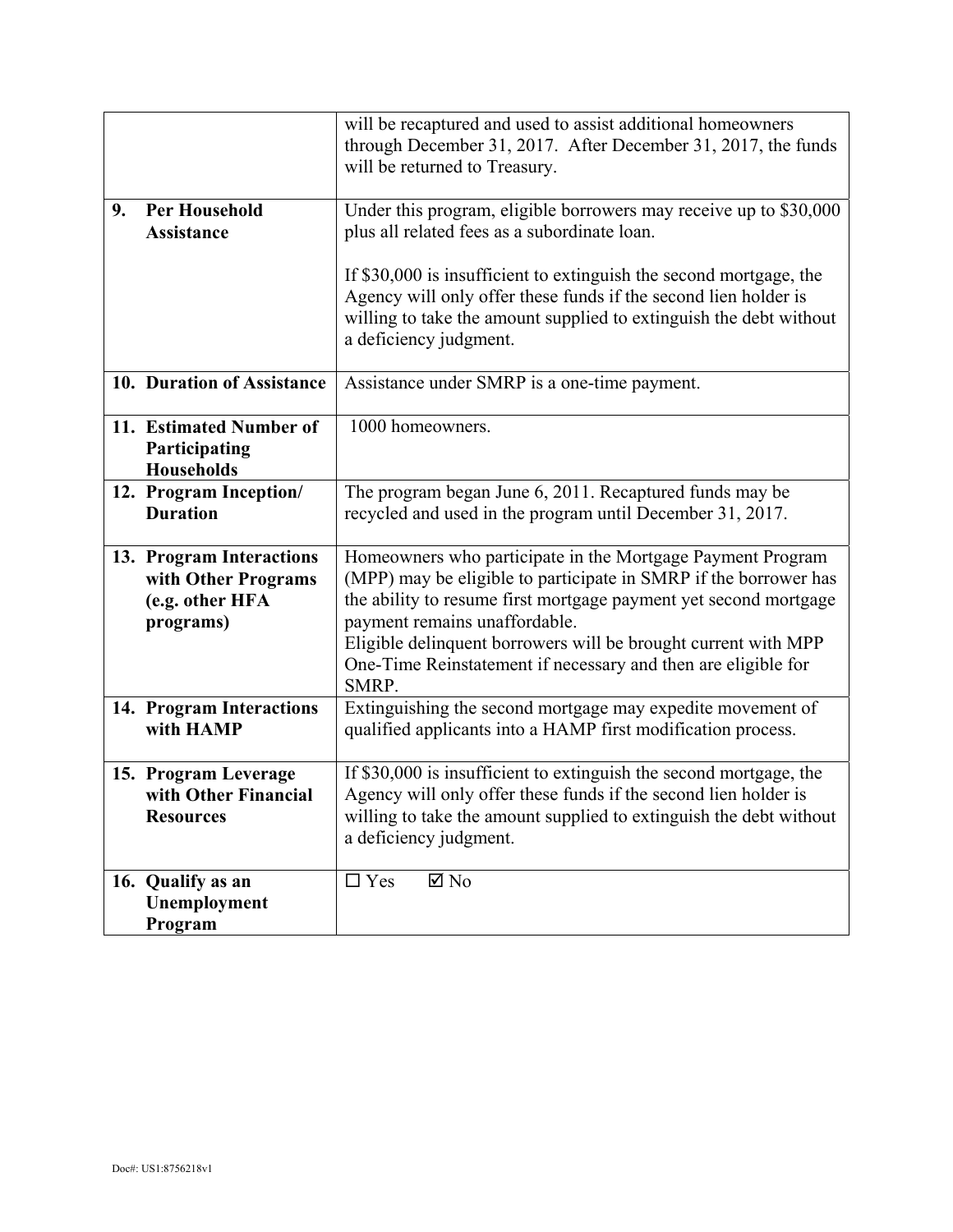# **North Carolina Housing Finance Agency's Principal Reduction Recast Program (PRRP) Summary Guidelines**

| 1. | Program Overview                                                | The Principal Reduction Recast Program (PRRP) will provide a<br>principal reduction along with a required recast of the remaining<br>principal balance based on current note term and interest rate to<br>achieve a monthly payment that does not exceed 36% of gross<br>monthly household income. The PRRP program is available to<br>North Carolina homeowners who have demonstrated a qualifying<br>hardship event. |
|----|-----------------------------------------------------------------|------------------------------------------------------------------------------------------------------------------------------------------------------------------------------------------------------------------------------------------------------------------------------------------------------------------------------------------------------------------------------------------------------------------------|
| 2. | Program Goals                                                   | To assist 680 homeowners facing foreclosure.<br>The goal of the program is to decrease the number of home                                                                                                                                                                                                                                                                                                              |
|    |                                                                 | owners losing their homes to foreclosure. Secondary goals<br>include stabilization of neighborhoods and protecting home<br>values of surrounding properties.                                                                                                                                                                                                                                                           |
|    |                                                                 | This program will provide immediate mortgage payment relief<br>and stable long term mortgage payments for the life of the loan.                                                                                                                                                                                                                                                                                        |
| 3. | Target Population/<br>Areas                                     | Homeowners suffering a program eligible financial hardship<br>related to reduction of income or changed employment<br>circumstances.                                                                                                                                                                                                                                                                                   |
|    |                                                                 | This Program will be available in all North Carolina counties.                                                                                                                                                                                                                                                                                                                                                         |
| 4. | Program Allocation<br>(Excluding<br>Administrative<br>Expenses) | \$23,800,000.00                                                                                                                                                                                                                                                                                                                                                                                                        |
| 5. | <b>Borrower Eligibility</b><br>Criteria                         | Eligible homeowners must be those with program eligible<br>financial hardship due to recent unemployment, loss of income,<br>reduction of income, or other demonstrated financial hardships.<br>Homeowners will be required to provide a financial hardship<br>affidavit with appropriate documentation on the cause of the<br>hardship.                                                                               |
|    |                                                                 | Satisfactory mortgage payments prior to job loss, reduction in<br>income or other program eligible hardship.                                                                                                                                                                                                                                                                                                           |
|    |                                                                 | Borrowers must meet program underwriting criteria. Funds will<br>be allocated on a first come/approved, first served basis.                                                                                                                                                                                                                                                                                            |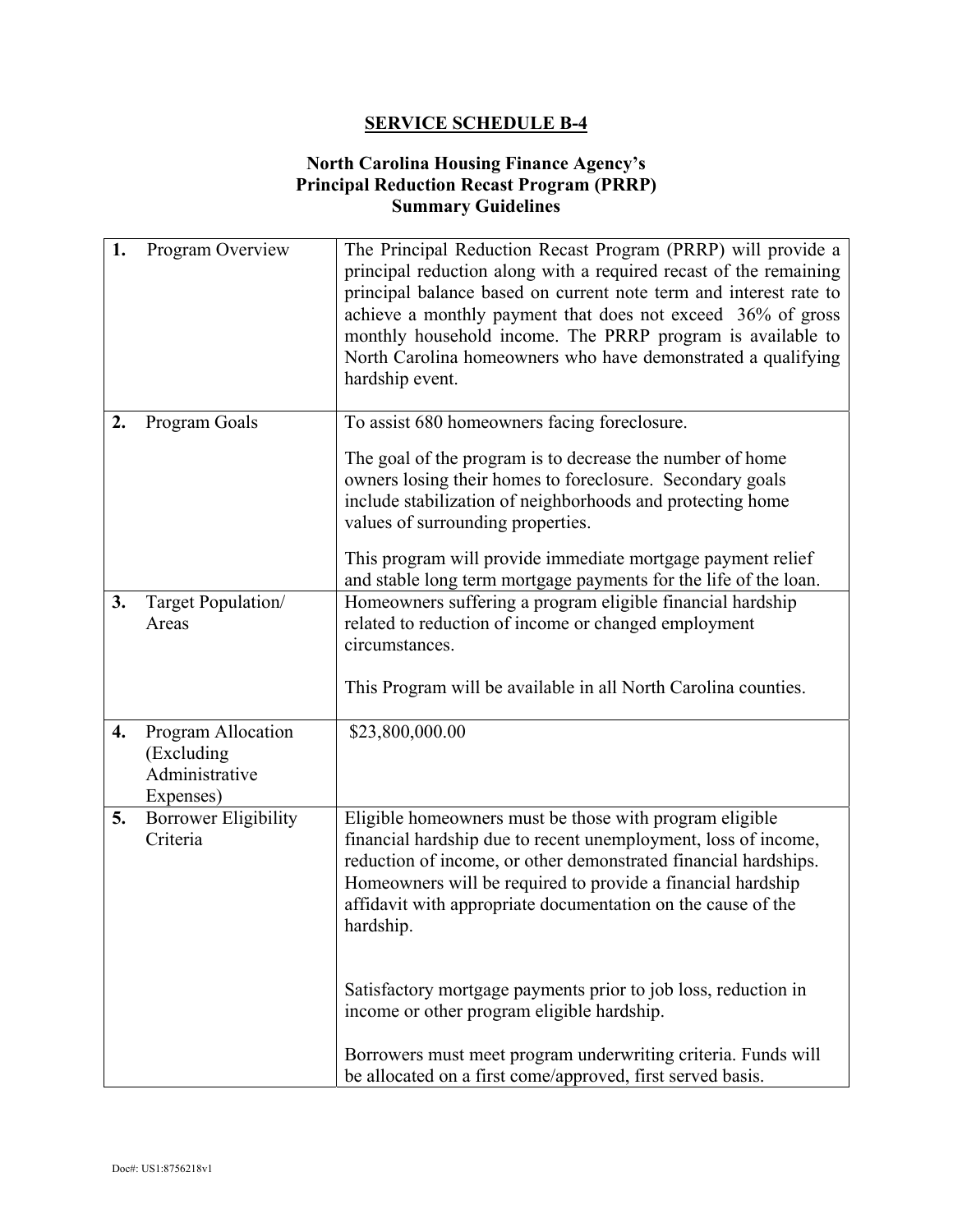| 6. | Property/Loan<br>Eligibility Criteria | Existing single-family homes or condominiums (attached or<br>detached) including manufactured homes on foundations<br>permanently affixed to real estate owned by the borrower.<br>North Carolina owner-occupied, primary residences only.                                                                                                                                                                                                                                                                                                                                                                                                                                                                                                                                                                                                                                                                                                                                                                                                                                                                                                                                                                                                                                                                                                      |
|----|---------------------------------------|-------------------------------------------------------------------------------------------------------------------------------------------------------------------------------------------------------------------------------------------------------------------------------------------------------------------------------------------------------------------------------------------------------------------------------------------------------------------------------------------------------------------------------------------------------------------------------------------------------------------------------------------------------------------------------------------------------------------------------------------------------------------------------------------------------------------------------------------------------------------------------------------------------------------------------------------------------------------------------------------------------------------------------------------------------------------------------------------------------------------------------------------------------------------------------------------------------------------------------------------------------------------------------------------------------------------------------------------------|
| 7. | Program Exclusions                    | Total Unpaid Principal Balances > \$300,000.<br>Manufactured homes not considered real property.<br>Non-legal U.S. resident.<br>Loan origination date after January, 1 2010.<br>Principal Reduction Recast options will not be available to a<br>homeowner that is eligible for or participating in HAMP.                                                                                                                                                                                                                                                                                                                                                                                                                                                                                                                                                                                                                                                                                                                                                                                                                                                                                                                                                                                                                                       |
| 8. | <b>Structure of Assistance</b>        | 10 year, 0% interest, non-recourse, deferred-payment forgivable<br>subordinate loan. A forgiveness clause will reduce the loan<br>amount by 20% a year for every year the borrower stays in the<br>home after five years. At the end of the 10 years the note will be<br>considered satisfied and NCHFA will release the lien securing the<br>note.<br>Loan funds are due and payable to NCHFA if home is sold,<br>refinanced or no longer owner occupied (unless otherwise<br>prohibited under applicable federal law). Loans are repayable<br>only from proceeds to the borrower from a sale or refinance. If<br>the property is sold or refinanced and has not increased in equity<br>to the degree necessary to repay the note, all or a portion of the<br>note will be forgiven.<br>All deferred subordinate mortgages will be evidenced by a<br>promissory note and secured by a deed of trust on the property.<br>Borrowers will be required to sign and acknowledge via Written<br>Agreement indicating the program guidelines and terms prior and<br>obtaining a subordinate loan under this program<br>Any funds returned according to established program guidelines<br>will be recaptured and used to assist additional homeowners<br>through December 31, 2017. After December 31, 2017 the funds<br>will be returned to Treasury. |
| 9. | Per Household<br>Assistance           | Under this program, each eligible borrower may receive no less<br>than \$20,000 and up to $$50,000$ as a subordinate loan. In no case<br>will CLTV be reduced below 80%.                                                                                                                                                                                                                                                                                                                                                                                                                                                                                                                                                                                                                                                                                                                                                                                                                                                                                                                                                                                                                                                                                                                                                                        |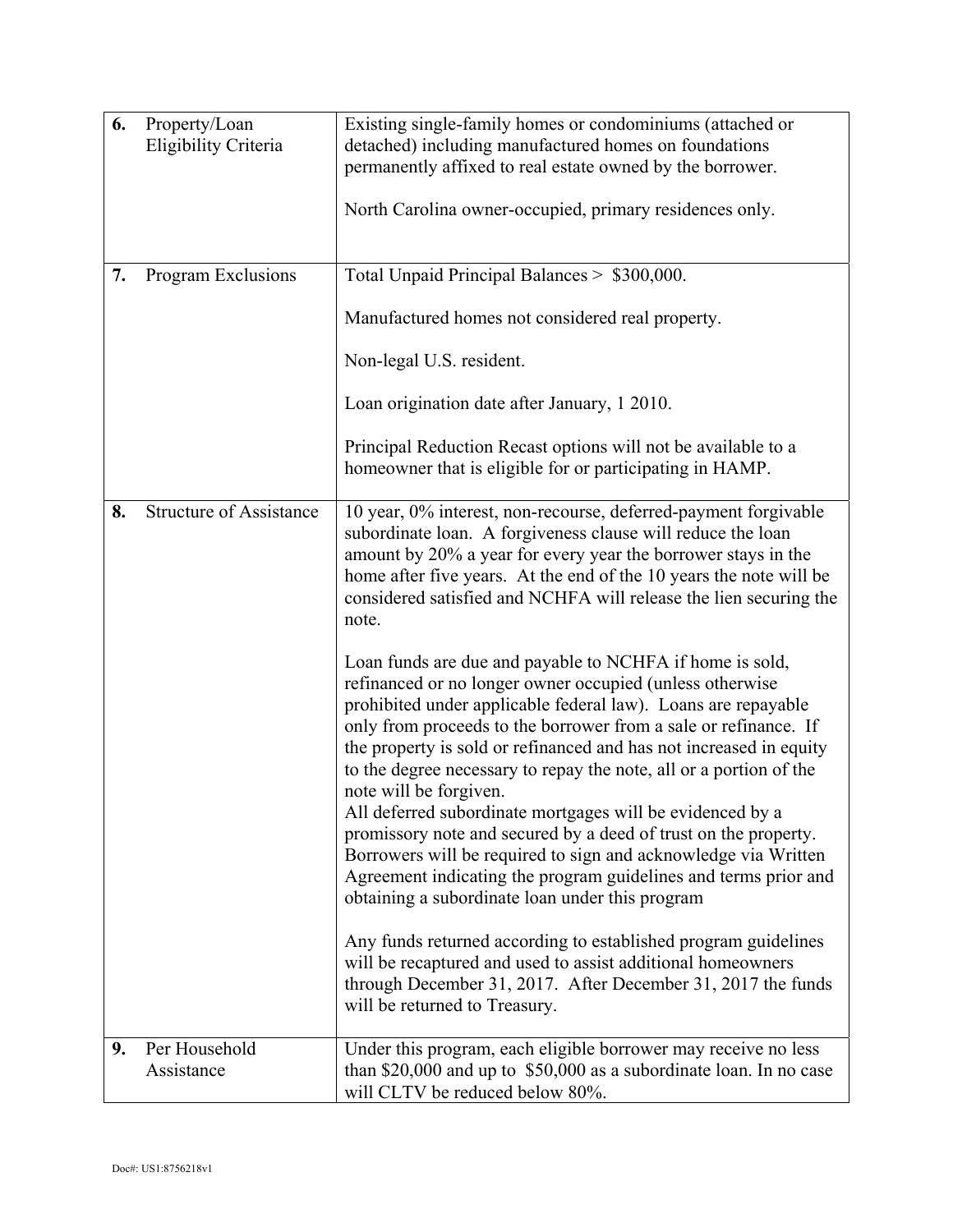| 10. Duration of Assistance                                                      | Assistance under PRRP is a one- time payment.                                                                                                                                                                                                                                                                             |
|---------------------------------------------------------------------------------|---------------------------------------------------------------------------------------------------------------------------------------------------------------------------------------------------------------------------------------------------------------------------------------------------------------------------|
| 11. Estimated Number of<br>Participating<br>Households                          | We anticipate approximately 680 homeowners will be helped.                                                                                                                                                                                                                                                                |
| 12. Program Inception/<br>Duration                                              | The program will be available approximately in January 2014.<br>Recaptured funds may be recycled and used in the program until<br>December 31, 2017.                                                                                                                                                                      |
| 13. Program Interactions<br>with Other Programs<br>(e.g. other HFA<br>programs) | Homeowners who have participated in the Mortgage Payment<br>Program (MPP) may be eligible to participate in PRRP if the<br>borrower has become reemployed or secured other source(s) of<br>fixed income and has demonstrated a qualifying hardship.                                                                       |
| 14. Program Interactions<br>with HAMP                                           | Principal Reduction Recast options will not be available to a<br>homeowner that is eligible for or participating in HAMP.                                                                                                                                                                                                 |
| 15. Program Leverage with<br>Other Financial<br>Resources                       | We will not require investors to match the contributions that are<br>made with the Hardest Hit Funds for the Principal Reduction<br>Recast Program. Servicers are expected to leverage PRRP funds<br>by providing a loan recast to help establish an affordable monthly<br>mortgage payment based on new household income |
| 16. Qualify as an<br>Unemployment<br>Program                                    | $\boxtimes$ No<br>$\Box$ Yes                                                                                                                                                                                                                                                                                              |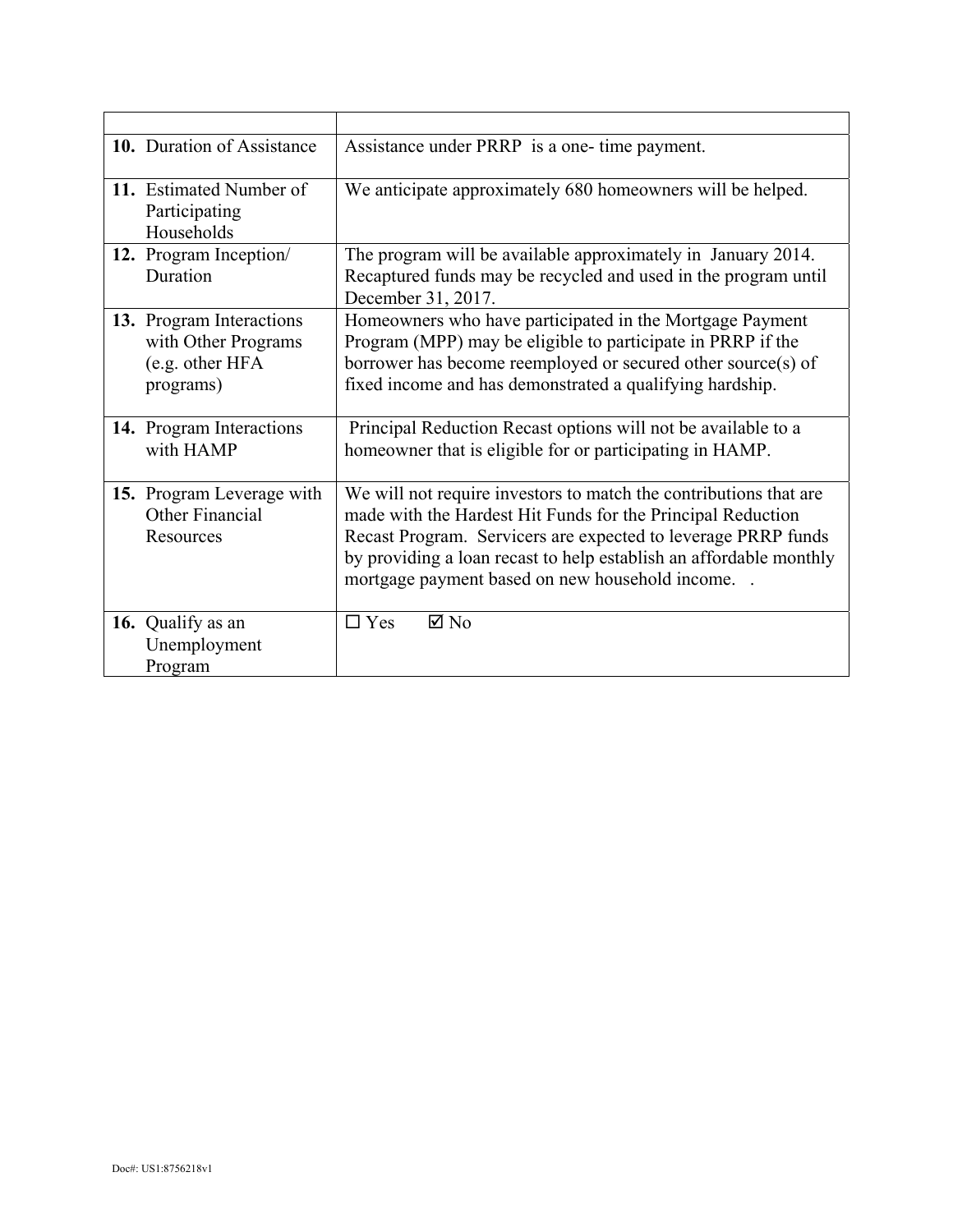# **Permitted Administrative Expenses**

|                                                                  | <b>North Carolina</b> |
|------------------------------------------------------------------|-----------------------|
|                                                                  |                       |
|                                                                  |                       |
| <b>One-time / Start-Up Expenses:</b><br><b>Initial Personnel</b> |                       |
|                                                                  | \$0.00                |
| Building, Equipment, Technology                                  | \$225,400.00          |
| <b>Professional Services</b>                                     | \$100,000.00          |
| Supplies / Miscellaneous                                         | \$0.00                |
| Marketing /Communications                                        | \$130,000.00          |
| Travel                                                           | \$0.00                |
| Website development /Translation                                 | \$300,000.00          |
| Contingency                                                      | \$0.00                |
| <b>Subtotal</b>                                                  | \$755,400.00          |
|                                                                  |                       |
| <b>Operating / Administrative</b><br><i>Expenses:</i>            |                       |
| Salaries                                                         | \$18,982,051.00       |
| Professional Services (Legal,                                    |                       |
| Compliance, Audit, Monitoring)                                   | \$700,000.00          |
| Travel                                                           | \$118,500.00          |
| Buildings, Leases & Equipment                                    | \$1,085,400.00        |
| Information Technology &                                         |                       |
| Communications                                                   | \$5,434,082.00        |
| Office Supplies/Postage and                                      |                       |
| Delivery/Subscriptions                                           | \$340,075.00          |
| Risk Management/ Insurance                                       | \$239,147.00          |
| Training                                                         | \$1,037,500.00        |
| Marketing/PR                                                     | \$1,260,000.00        |
| Miscellaneous                                                    | \$400,000.00          |
| <b>Subtotal</b>                                                  | \$29,596,755.00       |
|                                                                  |                       |
| <b>Transaction Related Expenses:</b>                             |                       |
| <b>Recording Fees</b>                                            | \$2,456,295.00        |
| Wire Transfer Fees                                               | \$500,000.00          |
| <b>Counseling Expenses</b>                                       |                       |
| File Intake                                                      | \$2,928,800.00        |
| <b>Decision Costs</b>                                            | \$554,750.00          |
| Successful File                                                  | \$22,708,000.00       |
| Key Business Partners On-Going                                   | \$2,700,000.00        |
| <b>Subtotal</b>                                                  | \$31,847,845.00       |
|                                                                  |                       |